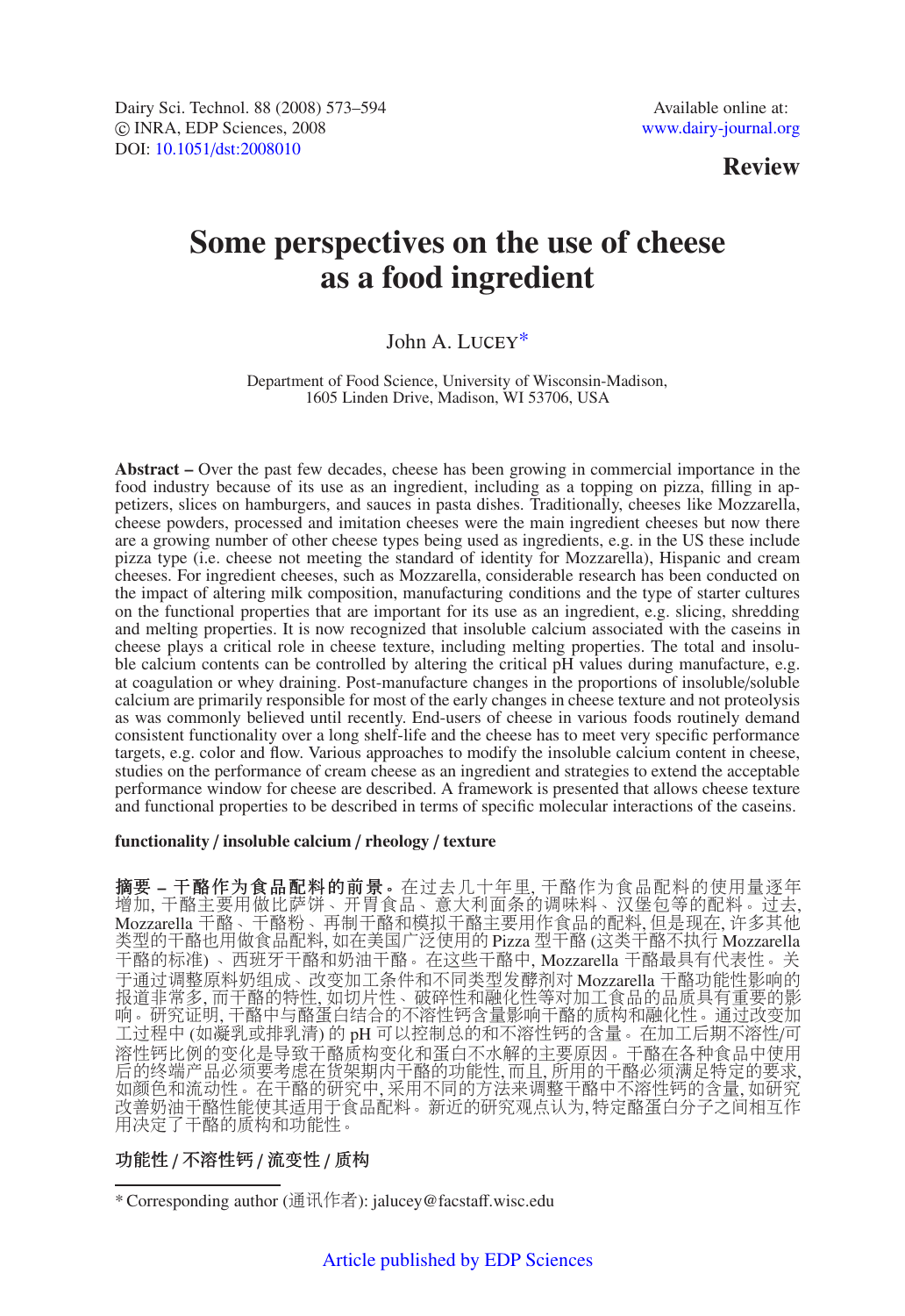#### 574 J.A. Lucey

**Résumé – Quelques perspectives sur l'utilisation du fromage en tant qu'ingrédient alimentaire.** Au cours des dernières décennies, le fromage a pris une importance commerciale croissante dans l'industrie alimentaire du fait de son utilisation comme ingrédient, tel que garniture sur pizza ou dans les produits apéritifs, tranches sur hamburgers et sauces dans les plats de pâtes. Les fromages comme la Mozzarella, les poudres de fromages, les fromages fondus ou imitations ont été traditionnellement les principaux fromages ingrédients. Actuellement, un nombre croissant d'autres types de fromage sont utilisés comme ingrédients, comme par exemple aux États-Unis, les fromages de type pizza (c'est-à-dire des fromages non conformes aux normes pour l'appellation Mozzarella), des fromages hispaniques ou des Cream-cheeses. Pour les fromages ingrédients tels que la Mozzarella, une recherche considérable a été faite sur l'impact des modifications de la composition du lait, des conditions de fabrication et du type de levain sur les propriétés fonctionnelles importantes pour leur utilisation comme ingrédient, par exemple l'aptitude au tranchage, au broyage et à la fonte. Il est maintenant reconnu que le calcium insoluble associé aux caséines dans le fromage joue un rôle critique dans la texture du fromage et ses propriétés de fonte. Les teneurs en calcium total et insoluble peuvent être contrôlées en modifiant les valeurs de pH critique au cours de la fabrication, par exemple lors de la coagulation et de l'égouttage du lactosérum. Après la fabrication, ce sont les changements dans les proportions de calcium insoluble/calcium soluble qui sont principalement responsables de la plupart des premiers changements dans la texture du fromage, et non pas la protéolyse comme on le croyait jusqu'à récemment. Pour plusieurs applications, l'utilisateur final de fromage exige systématiquement des fonctionnalités constantes sur une longue durée de vie et le fromage doit répondre à des objectifs de performance très spécifiques, par exemple la couleur et l'écoulement. Différentes approches pour modifier la teneur en calcium insoluble dans le fromage, des études sur les performances du Cream-cheese comme ingrédient et les stratégies pour élargir la plage des performances acceptables du fromage sont décrites. Les grandes lignes permettant la description de la texture et des propriétés fonctionnelles des fromages sont présentées sous l'angle des interactions moléculaires spécifiques des caséines.

**propriété fonctionnelle** / **calcium insoluble** / **rhéologie** / **texture**

# **1. INTRODUCTION**

Cheese is an extremely versatile food product that has a wide range of textures, flavors and end-uses. The texture and body of cheese varieties can range from soft to firm, smooth/creamy to curdy, brittle to long, mechanically open to closed, or from cheese with splits to round eyes. The physical properties of cheese are largely determined by the casein content, the type, number and strength of casein interactions, cheese composition and ripening reactions [\[35](#page-19-0), [53\]](#page-20-0). There have been several recent reviews on cheese texture and functionality  $[18, 19, 27, 53]$  $[18, 19, 27, 53]$  $[18, 19, 27, 53]$  $[18, 19, 27, 53]$  $[18, 19, 27, 53]$  $[18, 19, 27, 53]$  $[18, 19, 27, 53]$ . Cheese has been used as an ingredient in various foods since the first recorded consumption of cheese itself, mainly to add flavor to bland foods. Nowadays, cheese is being used increasingly as an ingredient in a wide variety of prepared foods including appetizers, soups, sauces, casseroles, crackers, fillings in pastry and pies as well as the popular use of cheese as a topping on pizzas and as cheese slices on hamburgers and cold (sub)sandwiches. There have been several excellent reviews on the functionality required of cheese when used as a food ingredient [\[23,](#page-19-4) [25\]](#page-19-5). Some of the uses of cheese as a food ingredient are listed in Table [I](#page-2-0) along with some of the characteristics that are required from the cheese when used in these products.

In our previous reviews we have described some possible physico-chemical bases for textural properties [\[53\]](#page-20-0) and the important role for calcium phosphate in modulating cheese functionality [\[39\]](#page-19-6). In the present article the focus will be on key performance attributes, both in the unmelted and melted state, for cheese when used as an ingredient. Some selected parameters that influence these performance attributes are discussed. End-users of cheese demand consistent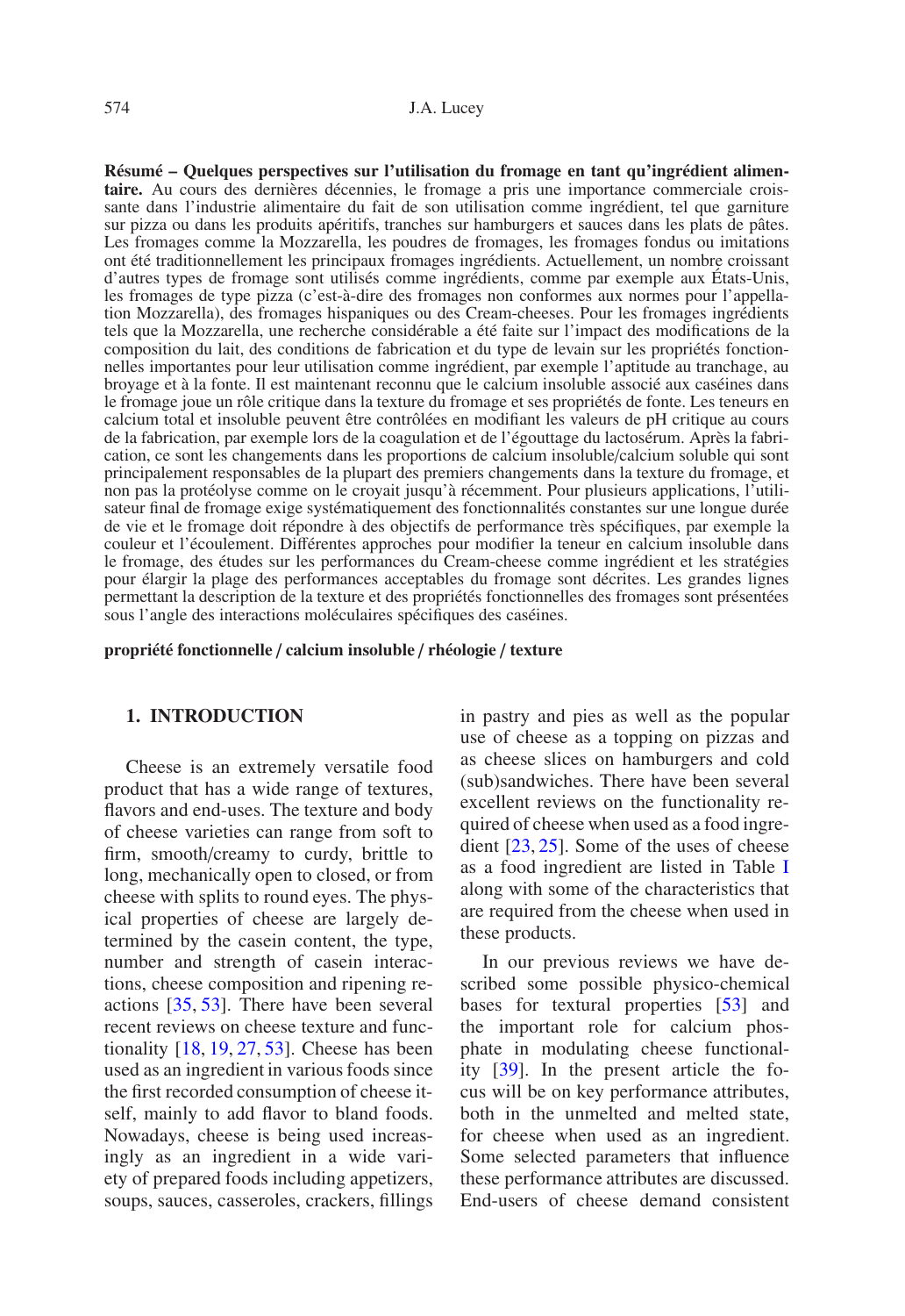| Foods                                                                | Commonly used                                                                                                                          | <b>Properties required</b>                                                                                                                                                           | Cheese form                                                                           |
|----------------------------------------------------------------------|----------------------------------------------------------------------------------------------------------------------------------------|--------------------------------------------------------------------------------------------------------------------------------------------------------------------------------------|---------------------------------------------------------------------------------------|
|                                                                      | cheese varieties                                                                                                                       | by the cheese                                                                                                                                                                        |                                                                                       |
| Spreads, Dips<br>Appetizers                                          | Cream cheese, Cheddar                                                                                                                  | Smooth consistency after mixing, creamy flavor, good                                                                                                                                 | Original cheese form, cheese powder                                                   |
| Tortilla Chips<br>Nacho Sauce                                        | Processed cheese, Asadero<br>Cheddar                                                                                                   | Strong "cheese" flavor, good adhesion with corn chips<br>Good meltability, yellow color, flow, creaminess,<br>base for other flavors<br>adhesion                                     | Shredded or ground cheese, cheese powder<br>Cheese spread                             |
| <b>Bread and Baked Goods</b><br>Breads, Bagels                       | Romano, Asiago, Parmesan                                                                                                               | Strong baked through flavor, lower moisture cheeses for                                                                                                                              | Cheese powders, grated cheese                                                         |
| Mascarpone Muffins                                                   | Mascarpone                                                                                                                             | use inside a baked item, browning, adhesion<br>Moistness, flavor                                                                                                                     | Original cheese form                                                                  |
| Enchiladas<br>Entrees                                                | Cheddar, Monterey Jack, Queso Fresco                                                                                                   | Gratability, some meltability and flow, non-melting crum-                                                                                                                            | Crumbled or grated cheese                                                             |
| Chicken Cordon Bleu<br>Quiche Lorraine<br>Pasta sauces               | Gorgonzola, Fontina, Grana,<br>Romano, Parmesan, Ricotta<br>Gruyere, Swiss cheese<br>Swiss cheese                                      | Strong cheese flavor, meltability, creaminess<br>Soften but not excessive flow during baking<br>Softening, flavor, texture<br>bled topping                                           | Crumbled, grated or cheese powder<br>Slices or grated cheese<br>Grated cheese         |
| <b>Sauces, Soups, Dressings</b><br>Cheese Soup                       | Processed cheese, Aged Cheddar                                                                                                         | ease or reconstitution for dehydrated products, choice of<br>Flavor, stability to thermal processing for liquid products,                                                            | Cheese powders for dehydrated soups, shreds or<br>spreads for liquid product          |
| Macaroni cheese sauce                                                | Cheddar, processed cheese                                                                                                              | aged over young cheese for better meltability<br>Easy melt and flow, freeze-thaw stability, stable to ther-<br>mal processing, aged cheese for better melt                           | Cheese powders, shreds, grated cheese, ready-to-use<br>sauces, enzyme modified cheese |
| Salad dressings                                                      | Romano, cream and Ricotta<br>Cheddar, Parmesan, blue,                                                                                  | Distinctive or characteristic cheese flavor, smoothness,<br>flow/consistency required for the viscosity of the                                                                       | Spoonable, pourable and powdered forms, ready-to-<br>ase dressings,                   |
| Alfredo Sauce                                                        | Parmesan                                                                                                                               | Flavor, creamy texture<br>dressing                                                                                                                                                   | Grated                                                                                |
| Sandwiches and Snacks<br>Pastry Pockets                              | Mozzarella, imitation cheese                                                                                                           | Controlled or restricted melt, pumpability, freeze-thaw                                                                                                                              | Original cheese form, heated for filling, pumping or                                  |
| with meat and cheese fillings<br>Panini Grilled Sandwich<br>Crackers | Cheddar, skim curd cheese<br>Cheddar, Swiss, Brie                                                                                      | Strong baked through cheese flavor, adhesion during<br>stability, microwavable<br>cracker manufacturing<br>Meltability, flavor                                                       | Cheese powders, ground cheese, enzyme modified<br>extrusion<br>cheese<br>Sliced       |
| Au gratin Potatoes<br><b>Side Dishes</b><br>Risotto                  | Swiss, Cheddar, Parmesan<br>Parmesan, Romano                                                                                           | Flavor, rich creamy texture<br>Flavor, browning                                                                                                                                      | Grated<br>Grated                                                                      |
| Pastry and pie fillings<br><b>Desserts</b><br>Firamisu               | Cream cheese, Ricotta, Cottage cheese,<br>Mascarpone                                                                                   | Softness, not runny during baking, rich creamy flavor,<br>Rich, creamy flavor, soft texture                                                                                          | Original cheese form or processed<br>Original cheese form                             |
| Cheesecake                                                           | Cream cheese, Neufchatel or Baker's<br>Ricotta (low fat versions used in Europe)<br>cheese (lower fat content), quark or<br>Neufchatel | Provides texture, lightness, smoothness, absence of grit-<br>tiness or graininess, ease of mixing in the preparation of<br>batters, soften but not flow during baking<br>pumpability | Original cheese form                                                                  |

<span id="page-2-0"></span>Table I. Uses of cheese as an ingredient in a variety of different foods. fferent foods. **Table I.** Uses of cheese as an ingredient in a variety of di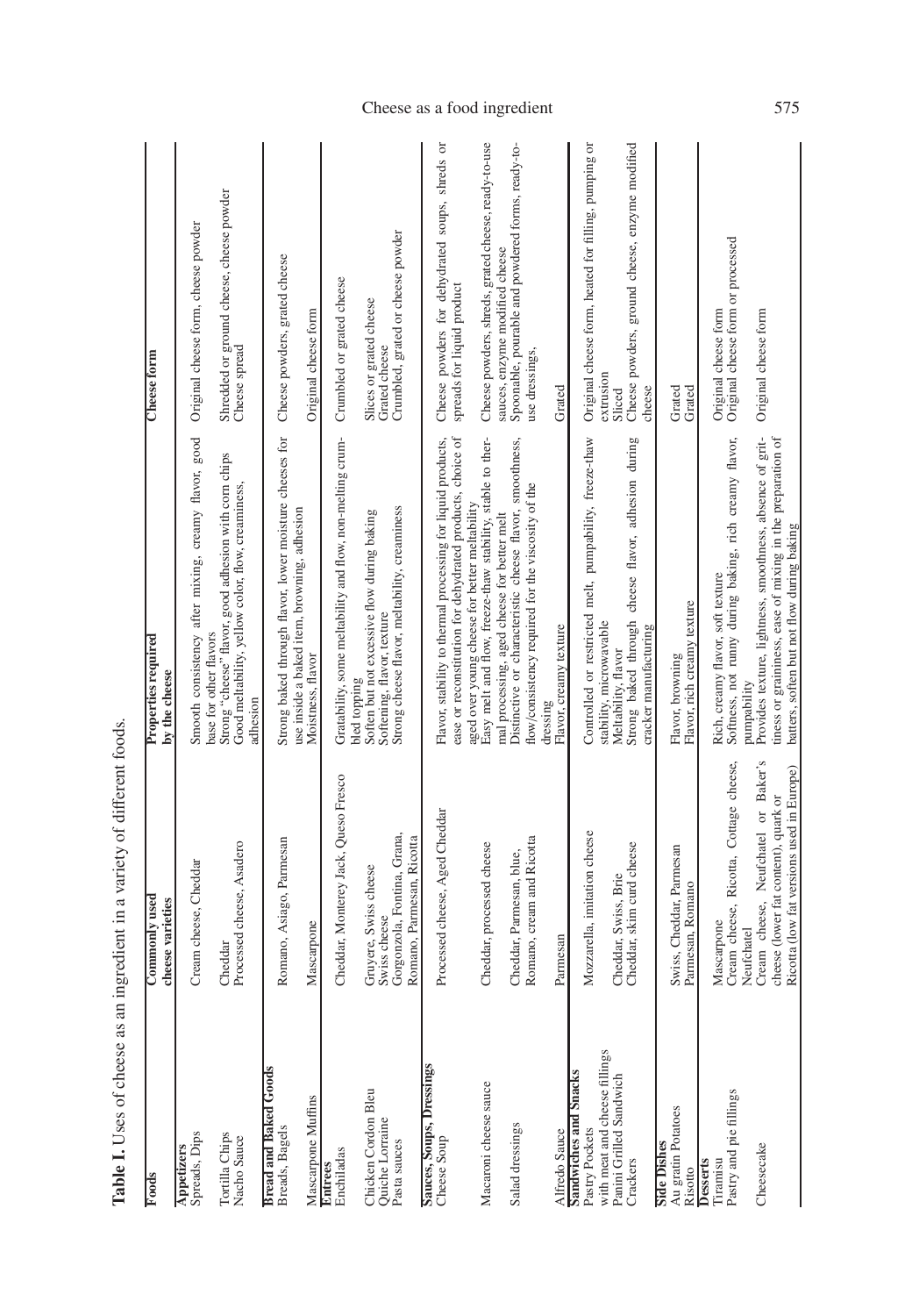performance in their food products so cheese manufacturers have focussed their attention on various strategies to reduce changes in functionality during ripening. Cost is another critically important parameter as cheese is usually the most expensive ingredient in a food product. In the US, in addition to traditional ingredient cheeses, like Cheddar and low moisture part-skim Mozzarella, cream cheese is an important ingredient cheese. Cream cheese is used as an ingredient in cheese cakes and in spreads; some of the key textural attributes of this cheese type are also discussed.

#### **2. CHEESE FUNCTIONALITY**

There are a number of key parameters that are routinely manipulated to control the functionality of cheese. These parameters are often targeted in ingredient cheeses like Mozzarella [\[42](#page-20-1)[–44](#page-20-2), [73\]](#page-21-0), but these parameters can be exploited as techniques to alter the functionality of other cheese varieties. Some general comments about these parameters are discussed below, see previous reviews on cheese functionality (listed previously) for a more extensive description of factors influencing cheese functionality.

# **2.1. Parameters influencing cheese functionality**

#### *2.1.1. Composition*

Higher moisture cheeses are softer, smoother and more flowable than a similar (e.g. age, pH, calcium content) cheese that has a lower moisture content. Low fat cheeses tend to be harder and less meltable than higher fat cheeses [\[17](#page-19-7)] unless corrective measures are taken by the cheese maker to alter these characteristics (e.g. by increasing the moisture content). Decreasing the fat content or reducing the calcium content of cheese results in a proportional increase in the protein and moisture contents. Cheeses with high protein content have an increased concentration of crosslinking material per unit area of the matrix compared to cheeses with lower protein contents, unless steps are taken to reduce protein-protein interactions (e.g. by reducing the ratio of insoluble calcium to protein or waiting for ripening to cause proteolysis). Cheeses with the same protein content but with a higher ratio of αs-casein to β-casein have greater melta-bility [\[66\]](#page-21-1).

Legal compositional limits often determine the moisture and fat contents of a particular cheese variety (e.g. the Code of Federal Regulations in the US). There are many ingredient cheeses that have their own specific compositions and they are classified as non-standard cheese (e.g. pizza cheese or process cheese product) since they are designed to have specific industrial functionality. Lowfat or nonfat cheeses are used by product developers in order to meet specific nutritional targets.

## *2.1.2. pH (acidity)*

Milk is a stable product because caseins have a net negative charge. Even if milk is gelled and made into a fresh cheese without significant acid development the curd is not able to stretch and melt due to excessive calcium phosphate crosslinking of caseins (e.g. Queso Fresco). Acidification removes calcium from within casein particles, i.e., colloidal calcium phosphate (CCP), and makes them more flexible, which is important for stretch [\[52,](#page-20-3) [53](#page-20-0)]. A critical amount of acidification is employed in cheeses, such as Mozzarella, so that it will have the desired melt, stretch and flow characteristics. If there is excessive acidification ( $pH < 4.9$ , e.g. Cream cheese, Feta) the curd loses its melt and stretch characteristics due to excessive: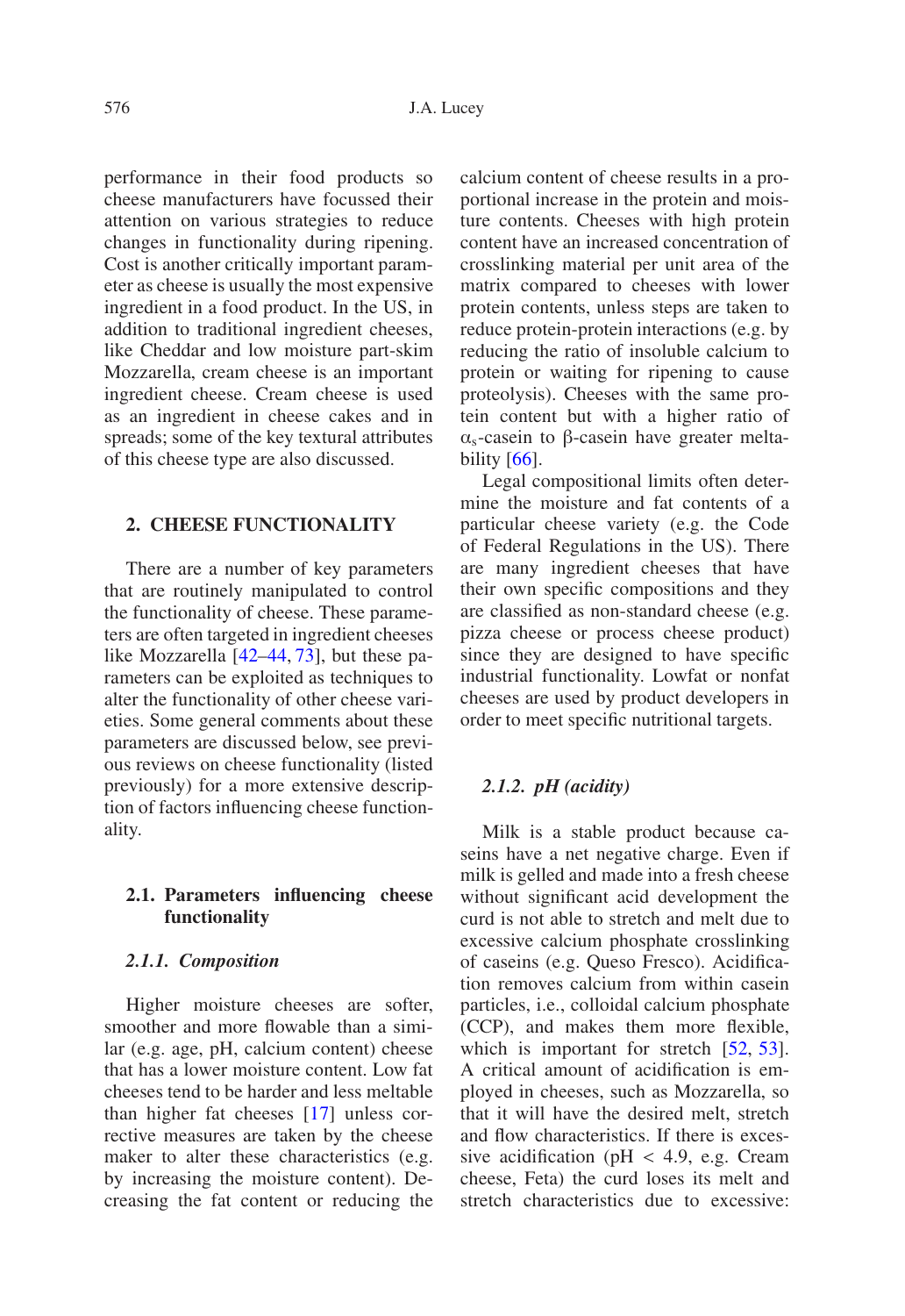protein attraction (electrostatic and hydrophobic) between caseins [\[53\]](#page-20-0). The rate and extent of acid development during cheesemaking controls the calcium content of cheese and this rate can be changed by altering the pH at critical points during the process [\[52\]](#page-20-3), the use of calcium chelating acids (e.g. citric acid) [\[41\]](#page-19-8) and the use of a wash or whey dilution step to remove lactose/salts, e.g. Colby (a washed-type Cheddar cheese), Swiss (although not all Swiss cheesemakers use a wash or whey dilution step) or Gouda cheese.

#### *2.1.3. Temperature*

Temperature affects the association of casein molecules as they expand at low temperature due to the weakening of hydrophobic interactions. Low temperatures result in increased contact area between caseins and this causes the increased firmness [\[53\]](#page-20-0). Caseins contract with increasing temperature due to strengthening hydrophobic interactions so firmness decreases [\[53\]](#page-20-0). Heating results in a collapse of the cheese network and the pooling of free oil [\[2,](#page-18-0) [24\]](#page-19-9). The marked variation in cheese texture with changing temperature is exploited to help shred cheese when it is cold so that it is firmer and easier to cut cleanly. The softening that occurs at high temperatures is widely exploited for the use of cheese as an ingredient in a range of baked foods. Over-ripe Camembert is runny even at refrigeration temperatures.

## *2.1.4. Milk heat-treatment*

High heat treatments of milk (greater than pasteurization, or multiple pasteurizations) or other dairy ingredients (e.g. buttermilk [\[22](#page-19-10)]) causes a high level of whey protein denaturation. The denatured whey proteins interact with casein and result in a cheese with restricted melt and flow. The addition of acid to hot milk is used for the manufacture of several fresh cheeses (e.g. Ricotta, Queso Blanco). Acid-heat coagulated cheeses are non-melting cheese due to the formation of the covalent bonds between proteins (caseins and whey proteins) and these bonds hold the cheese matrix together even at high temperatures when changes to other interactions usually promote greater mobility of the network (which results in melt and flow).

#### *2.1.5. Homogenization*

Homogenization reduces the average fat globule size and greatly increases the fat surface area. Caseins and whey proteins are the main emulsifiers on this new interface. Homogenization of milk and cream is practised in the manufacture of blue cheese in order to increase lipolysis, which increases the concentration of free fatty acids, ketones and other flavor compounds. Homogenization of milk and cream is practised for Cream cheese, which is made from high fat milk (e.g. 12%), and homogenization increases the consistency of this type of acidified products as the proteins on the newly created fat particles become an active part of the gel network. Homogenization also increases the moisture content of rennet-coagulated cheese by impairing the rearrangement and shrinkage of caseins that are responsible for syneresis (moisture loss) [\[37\]](#page-19-11). For natural cheeses, homogenization of milk and cream has sometimes been practised for lowfat Cheddar [\[57](#page-20-4)] and this can reduce the hardness and restrict the melt of these cheeses by interrupting the dense protein matrix. Homogenization is often practised for fresh Hispanic types of cheeses where restricted melt is required. Homogenization is used for cheeses "filled" with vegetable oils or where nutritionally valuable oils are added to cheese (e.g. oils rich in ω-3 fatty acids).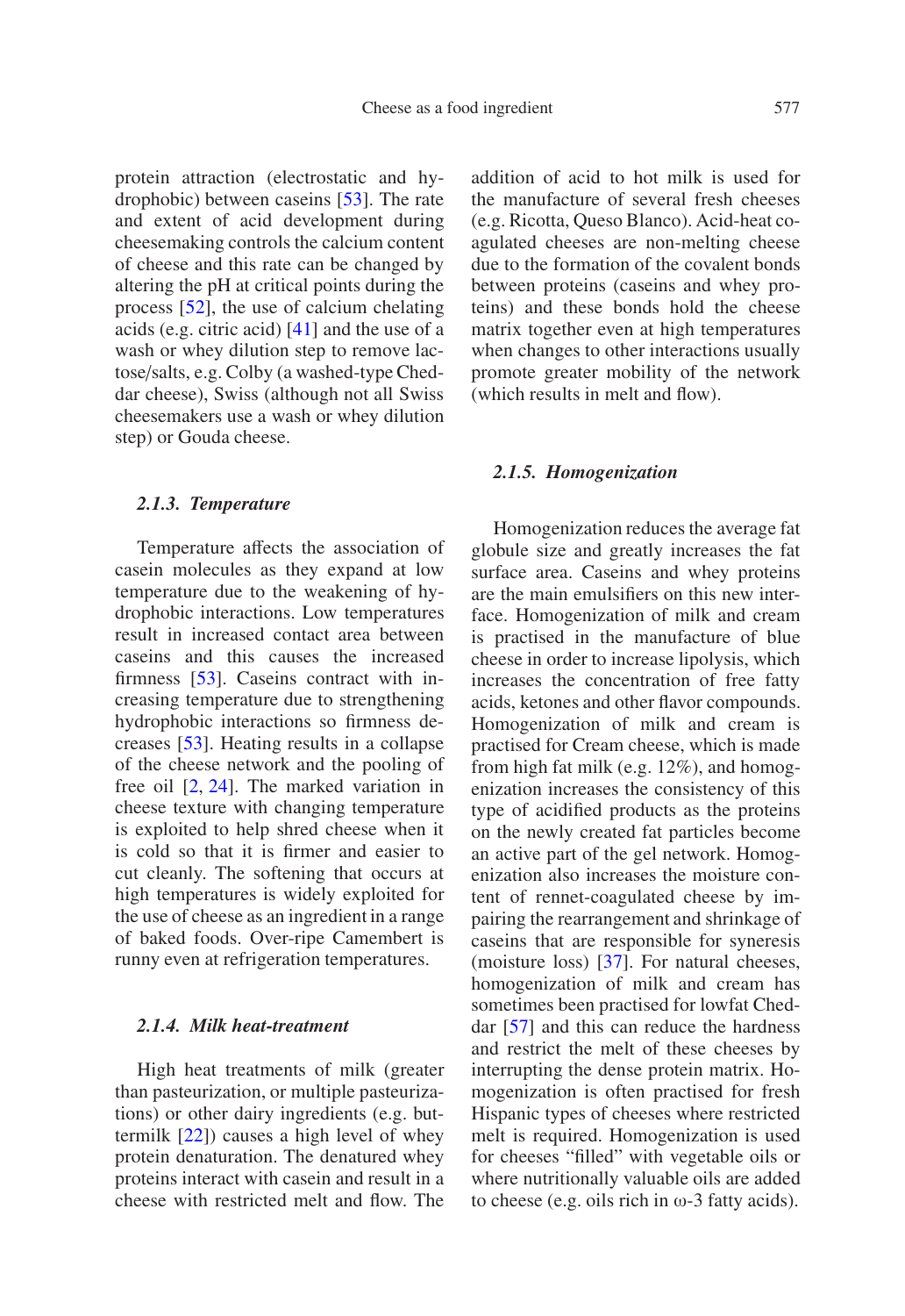Recently, the impact of the milk fat globule size on cheese properties has been investigated [\[58](#page-20-5), [59\]](#page-20-6). Microfiltration, with various membrane pore sizes, was used to produce milk fat fractions with small (∼ 3 μm) or large (∼ 6 μm) size globules. Small globules contain more short chain fatty acids [\[9\]](#page-18-1). Camembert cheese with small globules retained more moisture than cheese with larger globules [\[59](#page-20-6)]. Emmental cheese made with small fat globules had lower lipolysis and more intact fat globules whereas more destabilized fat was observed in cheese made with large globules. The functional properties of Emmental cheese made with small fat globules were improved with increased stretching, melting and lower extrusion force compared to cheese made with larger globules [\[58](#page-20-5)]. Smaller fat globules results in an increase in the number of fat globules and fat surface area compared to a cheese with the same fat content but larger average particle size. Presumably, the increased fat surface area due to the presence of small native fat globules would cause more disruption to the continuity of the casein matrix in cheese, which might be the reason for the observed textural differences in cheese made with small fat globules.

Changes in the structure of milk fat during the manufacture and ripening of Emmental cheese has been studied [\[50](#page-20-7)]. Fat globules were physically entrapped in the initial rennet coagulum but heating and pressing of curd grains caused aggregation and coalescence of fat globules. In ripened Emmental, three main forms of milk fat were identified: (i) small fat globules still covered by the native milk fat globule membrane; (ii) aggregates of partially disrupted fat globules; and (iii) free fat, resulting from the disruption of the milk fat globule membrane. In cheeses, like Camembert, that are subjected to less heating of the curd grains and little or no curd pressing, the size of the milk fat globules in these cheeses are in the same range observed for the initial cheesemilk [\[49\]](#page-20-8).

# *2.1.6. Use of exopolysaccharideproducing (EPS) cultures*

Over the past 10 years there have been numerous studies on the impact of using EPS-producing cultures on the texture of low fat Mozzarella (e.g., [\[69\]](#page-21-2)) or reduced fat Cheddar cheeses [\[3](#page-18-2), [12\]](#page-18-3). The formation and structural properties of the various types of EPS produced by lactic acid bacteria have been reviewed [\[15](#page-18-4), [84\]](#page-21-3). The production of EPS during cheesemaking results in cheeses with increased moisture content and altered textural properties. The increased moisture content may be due to EPS in some way interfering with the casein-casein rearrangements that are necessary during syneresis to remove moisture from curd grains. Another possible explanation is that these EPS physically trap moisture within the curd particles, as they are hydrocolloids, and thus, there may be less freely available water lost during cooking/pressing. The improved texture and melting properties that are reported in experiments with EPSproducing cultures are at least partly due to the increased moisture content in the EPS cheeses. The mechanism by which EPS influences the texture of dairy products like fermented milks and cheese is unclear [\[32,](#page-19-12) [83\]](#page-21-4); some studies argue that the amount of EPS-produced is too low to have a functional impact, other suggest that there is a physical attachment of the EPS with the casein matrix [\[33\]](#page-19-13) while others suggest that there is incompatibility between EPS and milk proteins (e.g. [\[80](#page-21-5)]). There are also concerns about the impact of EPS on whey processing and whey functionality; the use of some types of ropy strains for cheesemaking increased the viscosity of whey during the concentration step [\[70](#page-21-6)] whereas the EPS produced by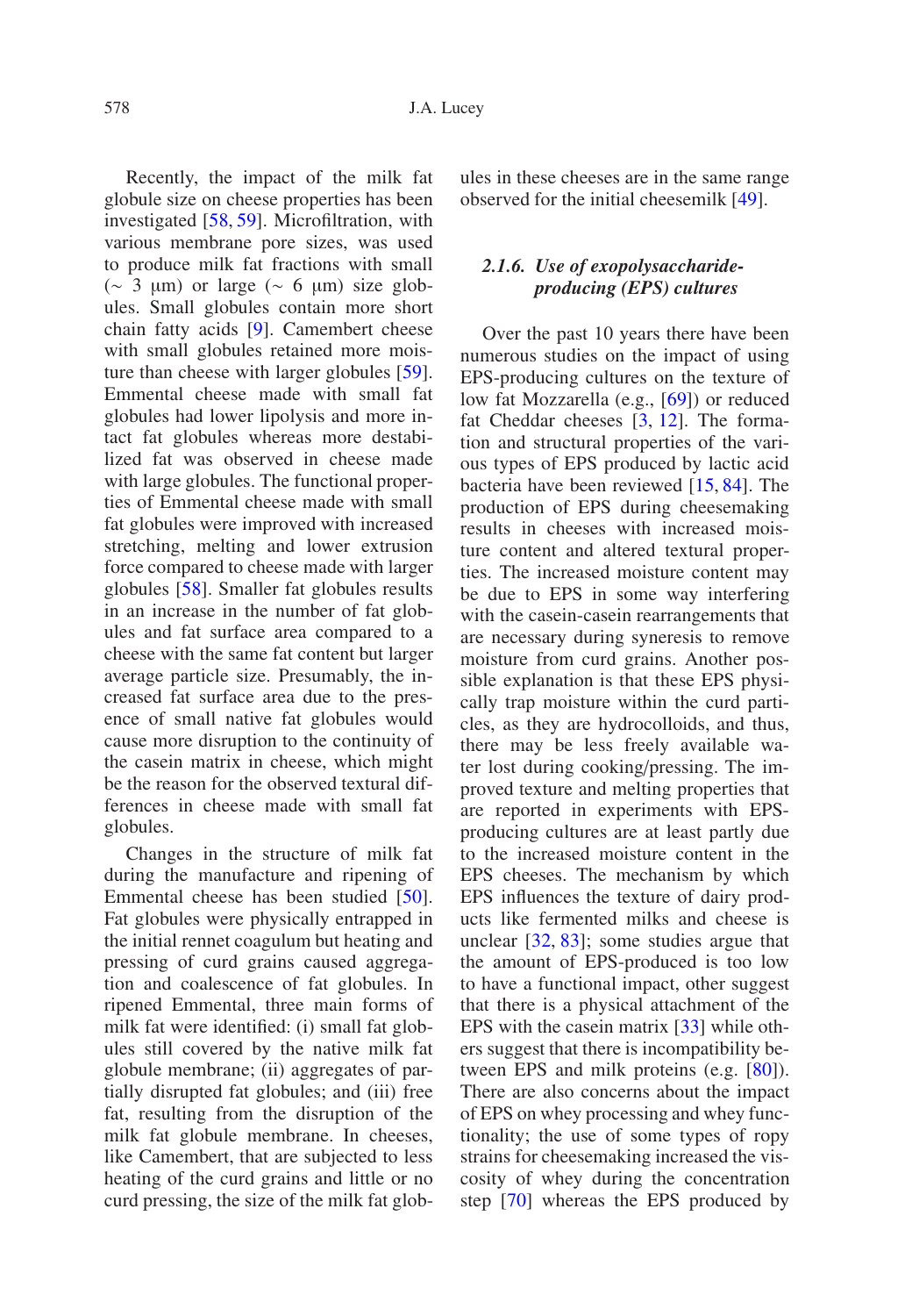some other strains may not have a large impact on the viscosity of whey [\[12,](#page-18-3) [70\]](#page-21-6). The use of EPS cultures in cheesemaking has recently been reviewed [\[32](#page-19-12)].

#### *2.1.7. Use of transglutaminase*

Transglutaminase (TGase; EC 2.3.2.13) catalyses covalent intermolecular protein cross-linking through an acyl-transfer reaction, between the γ-carboxyamide group of a peptide-bound glutamine residue (acyl donor) and the primary amino group of an amine (acyl acceptor). The application of TGase in various types of dairy products has been reviewed [\[38](#page-19-14)]. In a system where caseins and whey proteins are available as substrates for TGase, such as milk, the caseins are preferentially cross-linked over native whey proteins [\[30\]](#page-19-15). Various approaches have been used for TGase treatment of cheese. Milk could be treated with TGase, held at some suitable temperatures (e.g. 20 to 40  $\degree$ C) for the reaction to occur and then a high heat treatment of milk or a cook step in the cheesemaking process used to inactivate the enzyme. However, one issue is TGase action results in the inhibition of rennet coagulation. Alternatively, cheese curd can be treated with TGase, some hold time allowed for the crosslinking to occur, and then the enzyme inactivated with heat; this approach has been used to improve the firmness of processed cheese [\[85](#page-21-7)]. Cream cheese with improved recovery of whey proteins and increased firmness has been reported after treatment with TGase [\[31](#page-19-16)]. Increased protein crosslinking by TGase could also reduce meltability.

#### **2.2. Unmelted cheese functionality and performance**

Unmelted cheese is subjected to a wide range of cutting and size reduction operations (e.g. shredding, slicing, grating, dicing, cubing, pureeing, crumbling, granulating, etc.) for food service or retail purposes. There are a number of functional attributes that are important for these operations:

#### *2.2.1. Firmness*/*hardness*

Cheese firmness increased by low moisture or low fat contents, and decreased by low insoluble calcium to protein content or low casein to fat ratio in cheesemilks. For Cheddar (and other medium to low moisture cheeses) firmness (at refrigeration temperature) does not change much during ageing in contrast to higher moisture cheeses (e.g. Mozzarella), which become softer and stickier with age. A low hardness and a medium to low yield stress value are required when cheese is used as a spreadable material.

#### *2.2.2. Brittleness (short texture)*

Short texture can be caused by low pH (e.g. crumbly Cheshire or Feta cheese), high salt, reduced calcium content, excessive proteolysis (e.g. very mature Cheddar cheese) or low moisture cheeses (e.g. hard grating Italian cheeses). The presence of high amounts of denatured whey proteins when combined with caseins in a cheese matrix can also make the cheese shorter. Cheeses with a surface rind (e.g. Gouda) become shorter and more brittle with age partly due to moisture loss. Ricotta has a short, particulate texture which is useful in pasta dishes where melt or stringiness would be undesirable.

#### *2.2.3. Machinability*

Machinability is a vague term for the ability for the cheese to be cut/sliced/shredded by machine (e.g. wires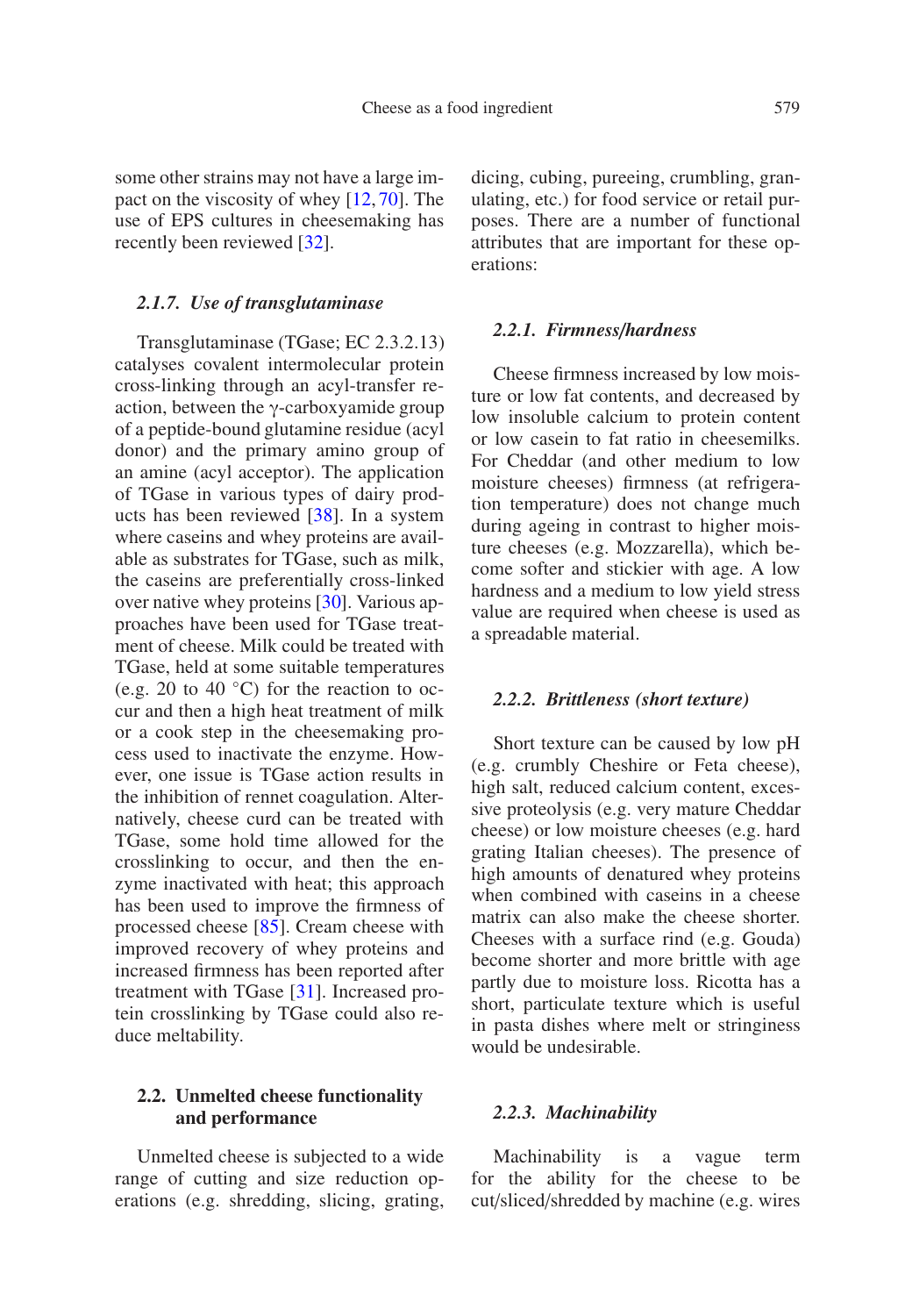or high speed knifes). This attribute is influenced by cheese hardness (needs to be moderate to high), brittleness (should not be too "short" or it will be crumbly and will produce a lot of fines), and low adhesiveness (if the curd is too adhesive it will be stick to the metal). For pressuresensitive adhesives it has been reported that tack (sticking) will not occur when the storage modulus of the adhesive is greater than  $10<sup>5</sup>$  Pa but tack also depends on surface energies of the adhesive and adherend (in this situation the machine surface) [\[11\]](#page-18-5). Machinability is influenced by cheese composition, pH, protein breakdown, and temperature of operation. In practice, machinability is controlled by the empirical selection of a suitable range for these parameters for an individual cheese variety, e.g., some cheeses may be suitable for shredding within a few days while others may be shredded for up to a few months. Shreddability is a broad term that is used to encompass many characteristics of shredded cheese including the ease of processing, the shape and integrity of the shreds, the propensity of shreds to mat or remain free-flowing, and the propensity to form fines during shredding [\[11\]](#page-18-5). Most size reduction operations are performed at room temperature although the cheese may be much colder; if cheeses are soft then they may be cooled to low temperatures to assist in increasing their firmness and thereby improve their machinability.

Some cheese types are difficult to slice or shred, e.g., Feta or Blue cheese, due to their short, crumbly texture. The cheese industry developed an alternative sizereduction approach of crumbles exploiting the short texture of these cheeses. Cheese crumbles are very suitable for sprinkling on salads and baked pizzas.

#### **2.3. Cooking and melting properties**

Melted cheese has found a vast number of applications, e.g. as a pizza topping, cheese slices on hamburgers, toasted sandwiches, fillings, layers in lasagna, and sauces. The end-users of cheese have very specific requirements for what kind of melt performance they want from their cheese. Cheese manufacturers can manipulate cheese performance to consistently meet these specifications. The functional properties of melted cheese are complex and we can distinguish at least seven important attributes namely flow, softening, shred identity, stretchability, tenting, blistering and browning.

#### *2.3.1. Flow (e.g. flow-o*ff *a pizza crust)*

Flow increases with age (due to protein breakdown/proteolysis, and ongoing loss of insoluble calcium from casein particles) and with an increase in the moisture or fat contents. There is very little flow in low pH  $( $4.9$ ) cheeses, e.g. cot$ tage or Feta. Flow is increased by a reduction in the calcium content. Cheeses with restricted flow can be achieved by high milk heat treatment, very high  $pH$  ( $> 5.9$ ) or very low values (i.e.  $\langle 4.9 \rangle$ ). Process cheese with restricted melt/flow can be achieved by the use of specific emulsifying salts (ES) (e.g. pyrophosphate) or the use of high temperatures and long hold times during curd cooking. Many Hispanic-style fresh cheeses, such as Panela, soften when heated but do not melt and flow due to the high pH (e.g. 6.4 to 6.5). Panela, and similar types of fresh cheeses, are widely used as a topping on tacos, chili and burritos. The use of acid to precipitate hot milk is exploited for a number of cheeses, e.g. Queso del Pais and Ricotta, and these cheeses soften but do not flow. A wide range of cheeses are manufactured with very different texture and flow properties. The dynamic rheological profiles of a number of different cheese varieties during heating have been reported [\[24](#page-19-9), [71\]](#page-21-8).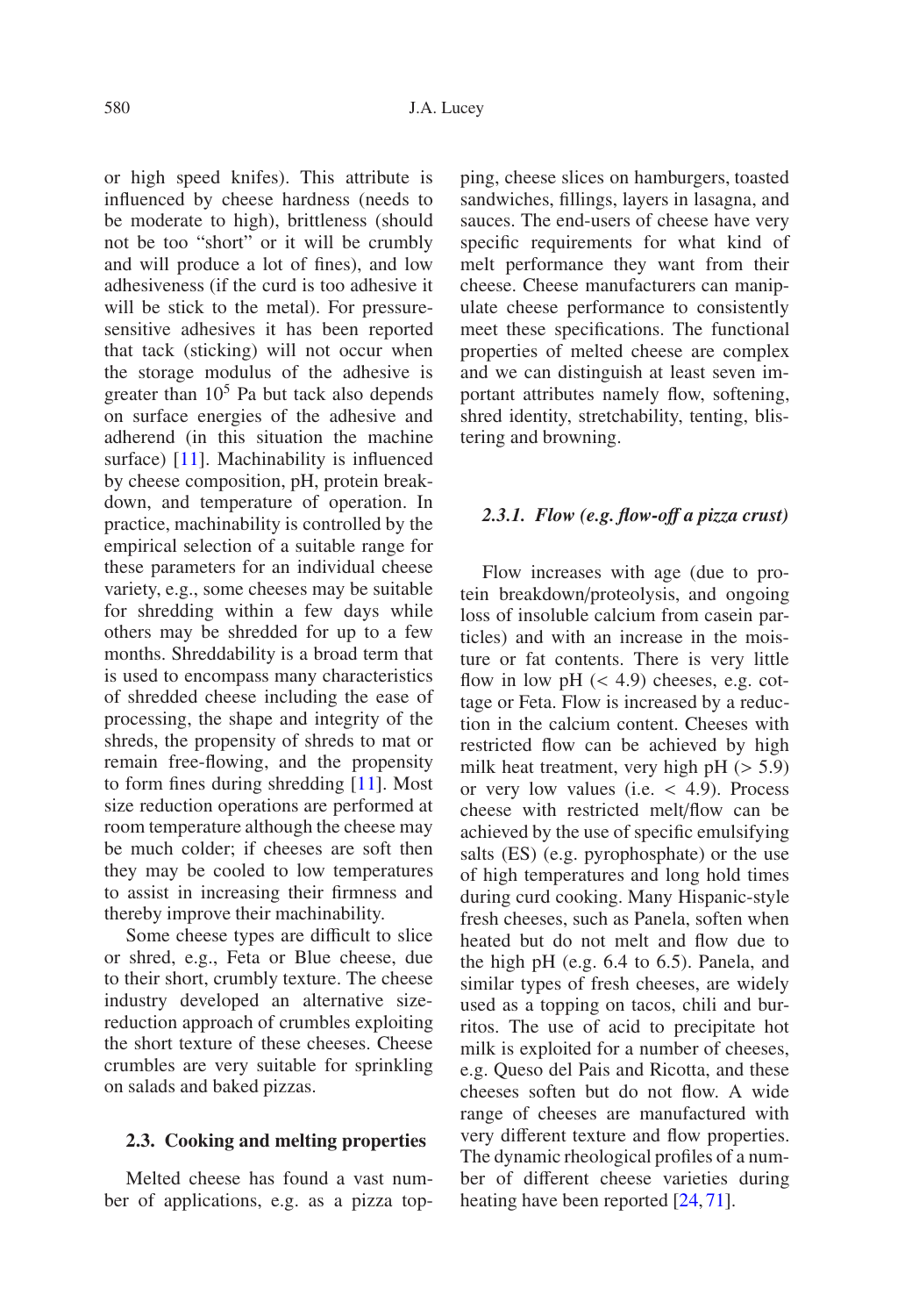It is sometimes suggested that changes in casein solvation or hydration is a key determinant of melt/flow but as discussed by Lucey et al. [\[53\]](#page-20-0) cheese already has a very high water activity and there is very rapid exchange of water molecules from the interior of caseins to the bulk serum. Thus, water mobility does not appear to be a limiting factor in inhibiting melt. The observed age-related changes in expressible serum in some high moisture cheese, like Mozzarella, are caused by solubilisation of CCP and brine uptake into the cheese matrix.

#### *2.3.2. Softening during heating*

This happens in all cheeses, the extent depends on composition, age and pH. Softening is caused by a reduction in the strength of the casein interactions with increasing temperature (as indicated by the reduction in the elastic moduli) and contraction of the network [\[24\]](#page-19-9). Thermal energy from heating promotes greater bond mobility (especially at temperatures > 35 °C, as indicated by the increase in the loss tangent parameter during the heating of most natural cheeses).

# *2.3.3. Shred identity after heating*

This refers to individual shreds still visible after baking, which was caused by lack of softening and especially flow. Less common in aged cheeses as flow increases with age. Visible shreds can also be caused by excessive use of anticaking agents so these ingredients have very high melting points and if they completely coat the shreds this will keep the surface dry, preventing moisture or fat release and thus inhibit flow. Low moisture cheeses like Parmesan may exhibit shred identity after heating (often grated or finely ground Parmesan is used instead of shreds).

# *2.3.4. Stretchability of curd during cheesemaking*

Curd stretches when sufficient calcium is lost from caseins during cheesemaking, e.g. pH ∼ 5.2 in cultured Mozzarella but occurs at pH ∼ 5.6 in direct acid Mozzarella [\[52](#page-20-3)]. The direct addition of acid to the cheese vat is more efficient approach to the removal of insoluble calcium than the cultured product where much of acid development occurs after whey drainage. The pH at which curd becomes suitable for stretching also depends on extent of demineralization (e.g. by preacidification with some acid helps to re-move more CCP [\[41\]](#page-19-8)), and fat and casein contents. Low fat or high casein (concentrated) milks require a lower pH at rennet addition or of the final cheese pH to get the curd to become suitable for stretching.

# *2.3.5. Stretchability of cheese in its end-use application*

A lot of cheese is used as an ingredient on pizza. Stretchability is the ability of the melted cheese to form fibrous strands that elongate without breaking under tension during ripening [\[43\]](#page-20-9). Stretch "quality" is important, as many consumers do not want long "strings". Thus, the length, tension and type of stretch (strings, feathering or fibrous) are important quality attributes. Many young cheeses exhibit stretch (e.g. Cheddar) but during ripening the stretch quality decreases and the cheese may become stringy. During ageing of Mozzarella the length of stretch initially increases but after 3–4 weeks cheese may be "soupy" and the strands become short and weak [\[53\]](#page-20-0).

# *2.3.6. Tenting*

This term is usually used to refer to bulging of the cheese that may occur over a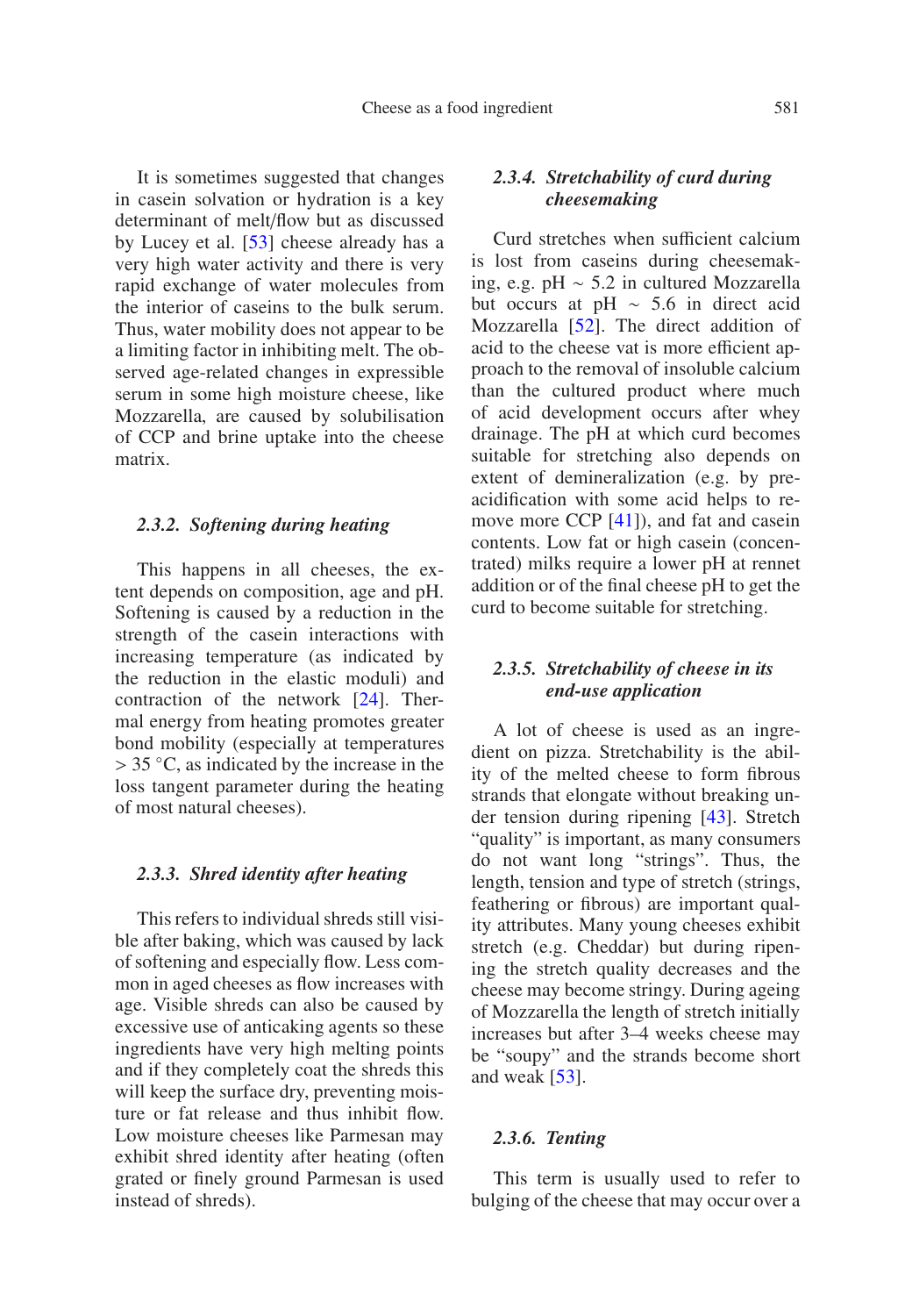large area during baking due to the entrapment of water vapor. If this bulging occurs over a small area it is referred to as blistering. In reduced or low fat cheeses this process helps a surface "skin" to form; this skin may dry out and burn/brown during baking.

# *2.3.7. Blistering and skinning*

This refers to small visual bubbles on the pizza surface. It is influenced by the textural (rheological properties of the surface) properties of cheese, which sometimes do not allow gas bubbles to escape from the surface (unlike a "soupy" product). Skinning is another surface defect that is often seen in nonfat cheese after baking or during cooling. Skinning describes the formation of a tough (dry) surface layer, which in nonfat cheese may seem like a clear plastic sheet.

#### *2.3.8. Browning*

During baking the color of some cheeses increases due to a Maillard reaction between reducing sugars (e.g. lactose) and proteins (especially amino acids). The color can range from light straw, to golden brown to black depending on the severity of the baking process, the concentration of reducing sugar and the type of oven used. Browning can be reduced by washing the curd as this reduces the lactose content and by selecting starter cultures so that all the residual sugars (including galactose) are metabolized. Other cheese manufacturing conditions can be varied to facilitate complete sugar fermentation, e.g. allowing more time at suitable temperatures to encourage continued bacterial fermentation prior to cooling or brining. Cheeses with slight browning or completely white are often requested by consumers. Aged cheeses contain amino acids that are sensitive to Maillard reactions if some residual reducing sugars are still present. A reduction in the water activity of cheese promotes the Maillard reaction and contributes to the greater browning of cheeses like Parmesan (that occurs even at low temperatures).

In some types of cheese (e.g. Parmesan) there may be little or no residual sugars after a short aging period and yet these cheeses can in some situations undergo browning. Some types of lactobacilli have been shown to be able to produce various carbonyl compounds, e.g.  $α$ -dicarbonyls [\[72\]](#page-21-9), which are more reactive compounds than sugars for Maillard-induced reactions [\[79](#page-21-10)]. Lactobacilli species and strains vary greatly in their abilities to produce  $\alpha$ -dicarbonyls [\[7](#page-18-6)]. Thus, browning in some aged cheeses may be due to the metabolism of nonstarter lactic acid bacteria, like lactobacilli, and some type of favourable environmental conditions (e.g.,  $A_w$ , redox) for the Maillard reaction.

Hexose oxidase (EC1.1.3.5) has been used to reduce browning of cheese shreds when they are used in baking applications, e.g. on pizza [\[78\]](#page-21-11). Hexose oxidase oxidizes the reducing groups on sugars like glucose, lactose and galactose preventing their involvement in Maillard reactions. Oxygen is required for this oxidation reaction so an aerobic environment is needed. This treatment is done after cheese manufacture otherwise this reaction could inhibit bacterial fermentation of lactose.

#### *2.3.9. Free oil formation*

This is the tendency of free oil to separate from the melted cheese and form oil pockets, particularly at the cheese surface. Excessive oiling-off leads to a greasy, shiny surface. Free oil increases with age of cheese due to ongoing proteolysis. High salt levels have been reported to reduce free oil formation in Mozzarella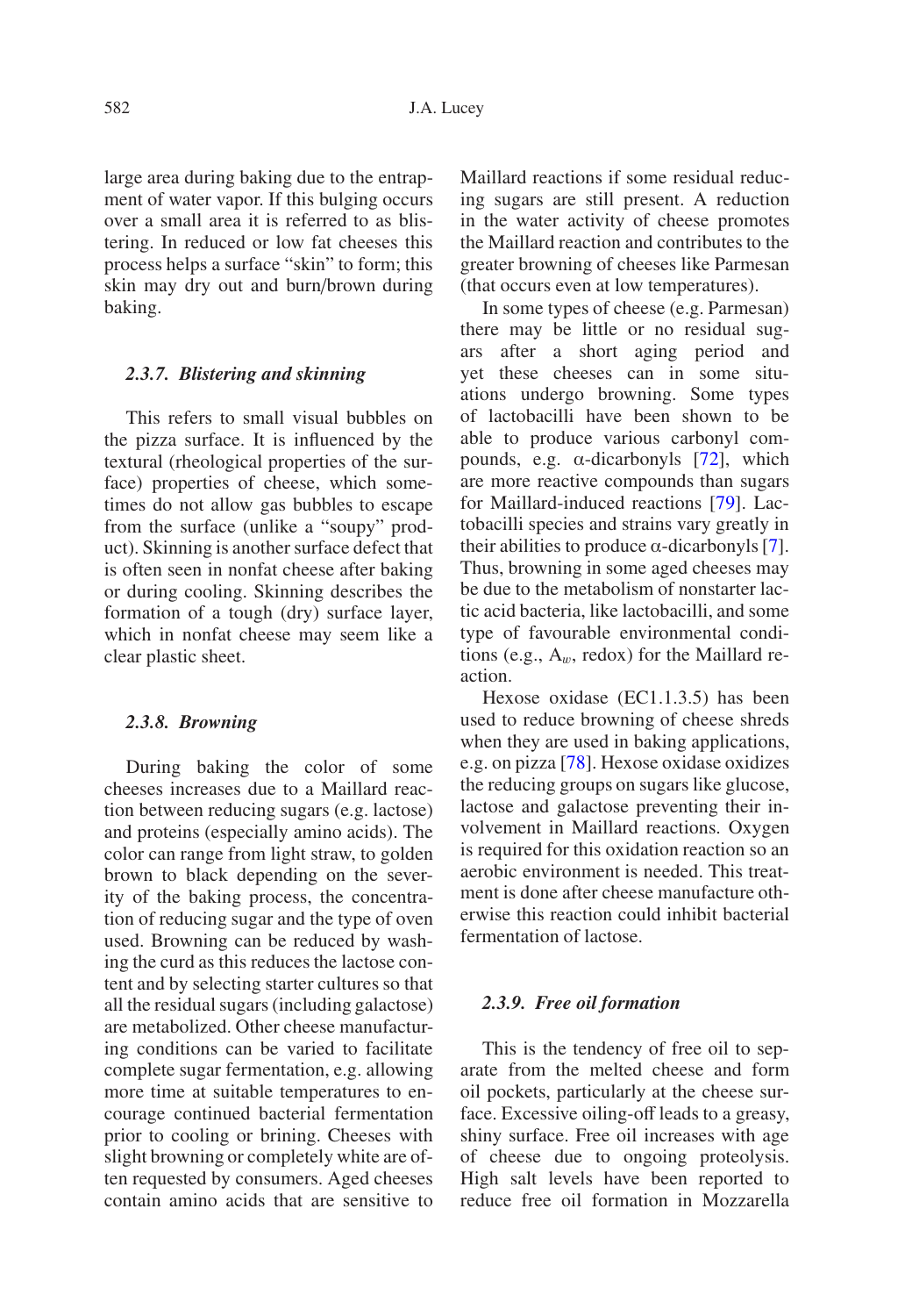cheese [\[14](#page-18-7)]. Some types of nonstarter cultures may metabolize glycoproteins in the milkfat globule membrane as a carbohydrate source [\[1](#page-18-8)] and it is possible that the metabolism of membrane components may weaken its integrity. Free oil may be beneficial in helping to control browning and blister formation [\[75\]](#page-21-12). Process cheese has very little free oil due to emulsification of fat by caseins during the heating and shearing that is used in the cooking process. Little free oil is released in cheese made from homogenized milk [\[74\]](#page-21-13). Treatment of milk for Mozzarella cheesemaking with phospholipase has been reported to reduce fat losses in the cooker stretcher and result in cheese with less free oil formation during ripening [\[67\]](#page-21-14). Lilbaek et al. [\[47\]](#page-20-10) suggested that lysophospholipids released from the fat globule membranes by the action of phospholipase act as surface-active agents in the cheese curd, helping emulsification of water and fat during cooking.

#### *2.3.10. Method of heating*

The type of oven used for baking can have a major impact on cheese performance. Various heating methods, e.g. gas, electric or wood burning ovens are used for pizza and other dishes. For pizza, various types of convection or forced air (fanassisted) ovens are common in food service operations as they give more rapid and even heating than conventional ovens. One popular type is the Impinger® oven where hot air under pressure is forced down on the cheese. This results in rapid heating as the cheese moves through the oven on a conveyor belt. But the jets of hot air also dry out the cheese surface and this oven is more likely to result in blistering and browning of a cheese. The trapped water vapor finds it harder to be released from the surface, which can lead to a bulging up of the cheese. As blisters are formed they are more prone to drying-out, which favors the Maillard reaction and as a result browning is greater in forced-air or Impinger ovens. In conventional ovens, the baking process is slower, which is why forced-air ovens are so popular. For dishes like lasagne, very long cooking times in convection ovens can also lead to more risk of the surface drying-out unless the dish is covered for some of the time. Microwave ovens are often used for quick reheating of foods, including pizza, but they do have the tendency to make the base either brittle or very soft depending on the ingredients used and the cheese itself can get tougher than in a conventional oven. Some frozen pizza suppliers also provide accessories, e.g. a crisping sleeve, to help bake the pizza in a microwave. Depending on the type of oven, the heating temperature and cooking times for pizza and other cheese dishes vary. Regular processed cheese generally have lower melt temperatures than natural cheeses like low moisture part-skim Mozzarella so the heating or baking conditions can be reduced. For applications where process cheeses are subjected to high temperatures (e.g. retorting) then cheeses with restricted melt are used. Sauces or fondues can be readily heated or reheated in a microwave. The food service sector also uses different types of ovens including systems that utilize multiple forms of heating.

Cheese manufacturers provide cheese that can perform as an ingredient under very specific oven types and heating regimes (temperatures and times). Many food service operations use blends of cheese in a variety of dishes and fastfood products. These melts are formulated to consistently deliver the desired flow, stretch, color and flavor. Cheese is shredded, blended, grated and dehydrated and ready for food service operations. Cheese can be individually quick frozen (IQF) after shredding or dicing to provide a convenient and stable (frozen) product for endusers to use on products like pizza, hot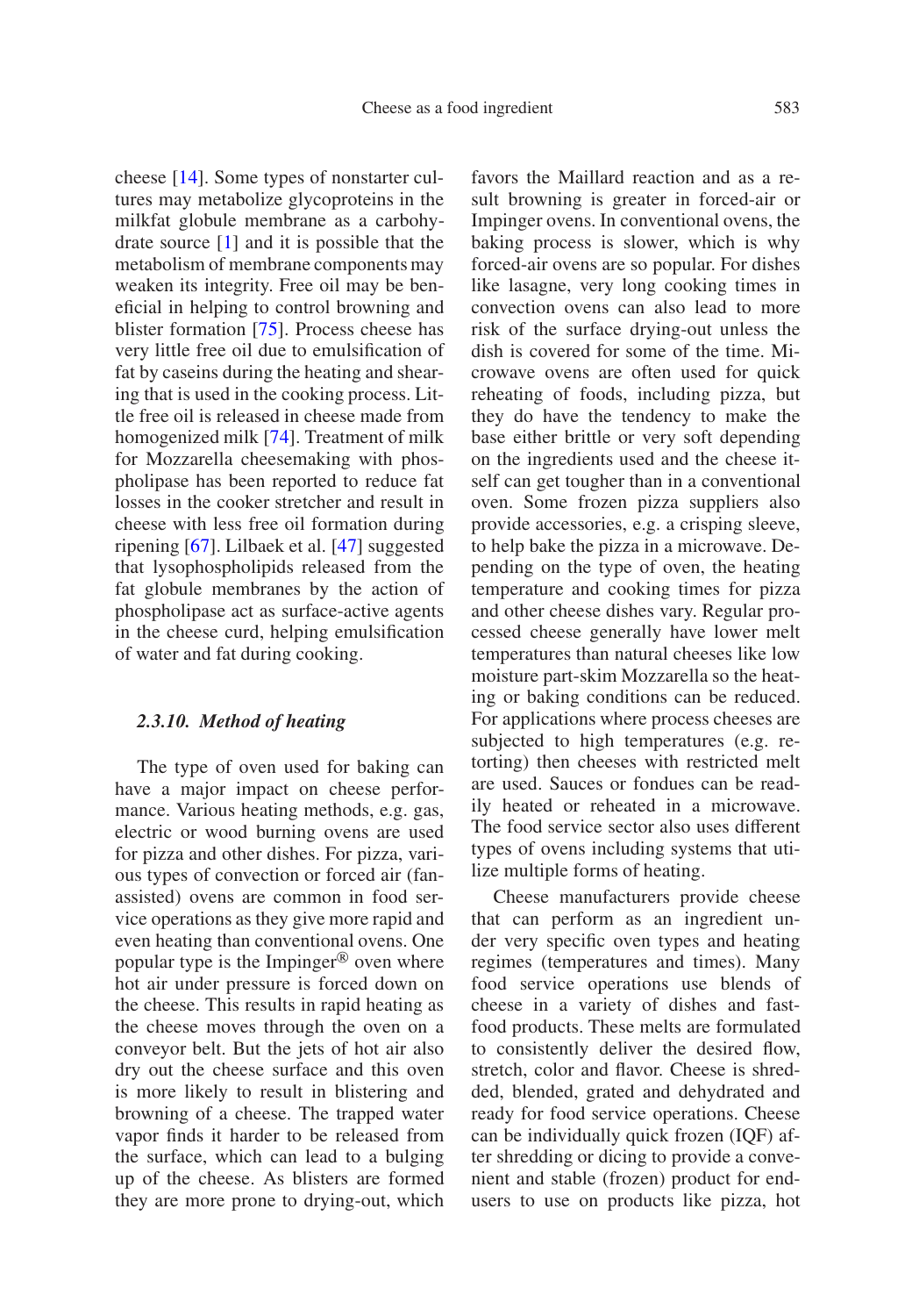sandwiches, and Mexican-style dishes. In some situations there can be interactions between the cheese topping and other food ingredients like the sauce on a pizza.

# **3. ROLE OF INSOLUBLE CALCIUM ON CHEESE TEXTURE FUNCTIONALITY**

The importance of calcium and phosphate interactions for cheese textural properties has been reviewed  $\left[39, 52, 53, 55\right]$  $\left[39, 52, 53, 55\right]$  $\left[39, 52, 53, 55\right]$  $\left[39, 52, 53, 55\right]$  $\left[39, 52, 53, 55\right]$  $\left[39, 52, 53, 55\right]$  $\left[39, 52, 53, 55\right]$  $\left[39, 52, 53, 55\right]$  $\left[39, 52, 53, 55\right]$ . It has been recognized for more than 100 years that rate of acid development has a key impact on cheese quality and texture. Cheesemakers later came to recognize that acid development directly influenced the Ca content of cheese and that the total Ca content was an important parameter for determining cheese texture [\[45\]](#page-20-12). By the late 1980 and early 1990s, there was the realisation that natural rennet-coagulated cheeses, like Cheddar and Emmental, contained a high concentration of insoluble Ca [\[52,](#page-20-3) [63\]](#page-20-13). In milk at low pH values  $(\leq 5.2)$ , the CCP is completely dissolved so why does so much of the CCP appear to remain undissolved in cheese? When acid development in cheesemaking occurs in the vat prior to whey drainage, the moisture content of the curd particles is high and the solubility of CCP as a function of pH is similar to that in milk. When much of the acid development occurs later in the process, e.g. in the hoop or when the curd particles are lower in moisture content it appears to be more difficult to dissolve CCP. This may be the explanation for the key role that the pH at rennet addition has on the total Ca content of cheese [\[52\]](#page-20-3). During the first few weeks after cheese manufacture, and especially in the first few days, there is a decrease in the proportion of insoluble Ca as a function of the total Ca content of Cheddar cheese from ≥ 70% at day 1 to  $\sim 60\%$  after 4 weeks [\[34](#page-19-17)]. Shifts in the Ca equilibrium have been observed for several other cheese types, e.g. Mozzarella [\[28](#page-19-18)]. If the cheese become very acid, e.g. pH 4.7, then the insoluble Ca content of Cheddar decreases during ripening but the levels still remain  $> 40\%$  [\[46\]](#page-20-14). What limits the extent of the solubilisation of insoluble Ca in cheese at such low pH values? It appears that the solubilisation of insoluble Ca in cheese causes a rapid increase in the serum Ca content up to some maximum concentration (e.g. [\[46\]](#page-20-14)). When the Ca content of cheese serum is very high (> 800 mg·100 g<sup>-1</sup>) it becomes very susceptible to precipitation of calcium phosphate [\[65\]](#page-20-15). This possible mechanism is shown in Figure [1.](#page-12-0) A lower (maximum) serum Ca concentration  $({\sim} 700 \text{ mg}\cdot 100 \text{ g}^{-1})$  has been reported in very low pH Cheddar cheeses [\[46\]](#page-20-14); presumably the pH and moisture content of cheese influence the maximum serum Ca concentration possible before precipitation occurs and therefore further solubilisation of insoluble Ca is unfavored. O'Mahony et al. [\[65\]](#page-20-15) were able to increase the total Ca and insoluble Ca content of cheese by the incubation of cheese in buffers containing higher serum Ca concentrations than those present in the serum phase of cheese. Presumably, this was possible because there was a large increase in moisture content of cheeses incubated in these artificial cheese serum buffers. It is now becoming common for cheese researchers, and by some dairy companies, to monitor the insoluble Ca content of cheese during ripening to gain greater control over cheese functionality.

# **4. STRATEGIES TO EXTEND THE PERFORMANCE WINDOW OF CHEESE FUNCTIONALITY**

For ingredient cheeses, like lowmoisture part-skim Mozzarella cheese, there is an initial period where cheese functionality is not suitable, e.g. it may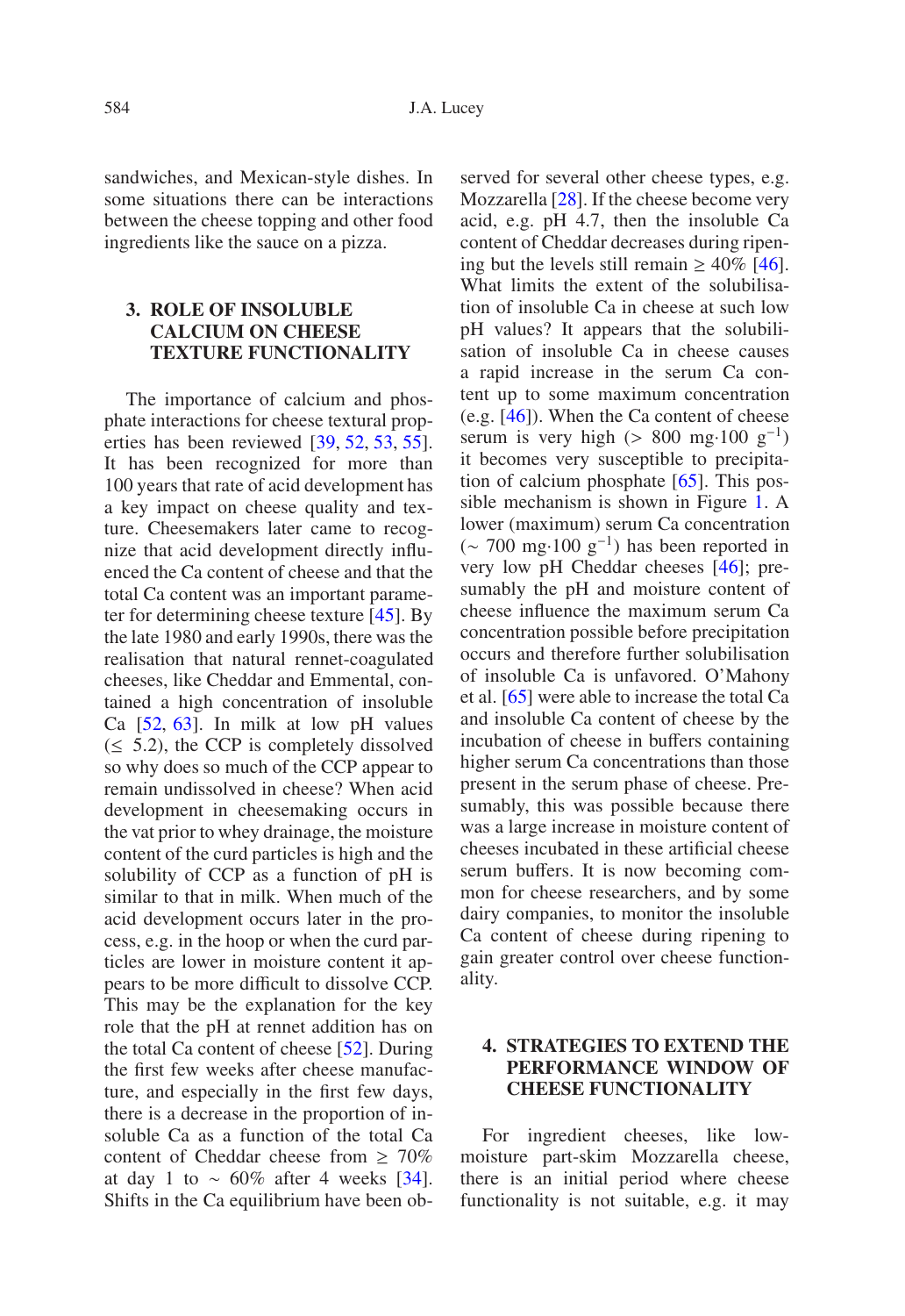<span id="page-12-0"></span>

Figure 1. Possible factors affecting the "equilibrium" serum Ca concentration in cheese.

exhibit poor melt or free water. After some ripening period acceptable performance is obtained due to the influence of two reactions (Fig. [2a](#page-13-0)). Firstly, a shift of some of the insoluble Ca associated with casein to soluble Ca in the serum phase [\[34,](#page-19-17) [54\]](#page-20-16). Secondly, ongoing proteolysis results in the hydrolysis of some bonds on mostly αs-casein, as β-casein is only slowly hydrolyzed during the ripening of most cheese varieties, e.g. Cheddar. In cooked cheeses plasmin activity becomes more important during ripening due to the denaturation of chymosin  $[16]$ . In high cooked cheeses, like Swiss, β-casein is usually hydrolyzed faster than  $\alpha_{s1}$ -casein [\[82\]](#page-21-15). To reduce the extent of proteolysis in Swiss cheese during ripening many cheesemakers now omit *Lactobacillus helveticus* as a starter culture due to its strong proteolytic activity and instead many use only *Lactobacillus delbrueckii* subsp. *lactis* [\[20\]](#page-19-20).

Recently, O'Mahony et al. [\[64](#page-20-17)] added pepstatin (a powerful inhibitor of rennet activity) to whey during Cheddar cheese manufacture in order to inhibit residual rennet activity during cheese ripening. There was a significant reduction in hardness during the first 21 d of ripening even in cheese where there was no residual rennet activity. O'Mahony et al. [\[64\]](#page-20-17) concluded that hydrolysis of  $\alpha_{s1}$ -casein at Phe<sub>23</sub>-Phe<sub>24</sub> is not a prerequisite for softening of Cheddar cheese during the early stages of ripening. They proposed that this initial softening of texture is principally due to solubilization of some of the CCP associated with the para-casein matrix of the curd.

Many cheese manufacturers would like to be able to extend that acceptable performance period for their cheese to increase the shelf-life of its use as an ingredient and to improve consistency of performance. Ideally, this would produce a cheese where there no biochemical or microbiological activity and where a stable state of Ca in cheese was achieved immediately after manufacture (Fig. [2b](#page-13-0)). In many respects a shelf-stable cheese is similar to the characteristics of processed cheese. A summary of some of the various strategies for reducing changes in cheese functionality are given in Table [II.](#page-14-0)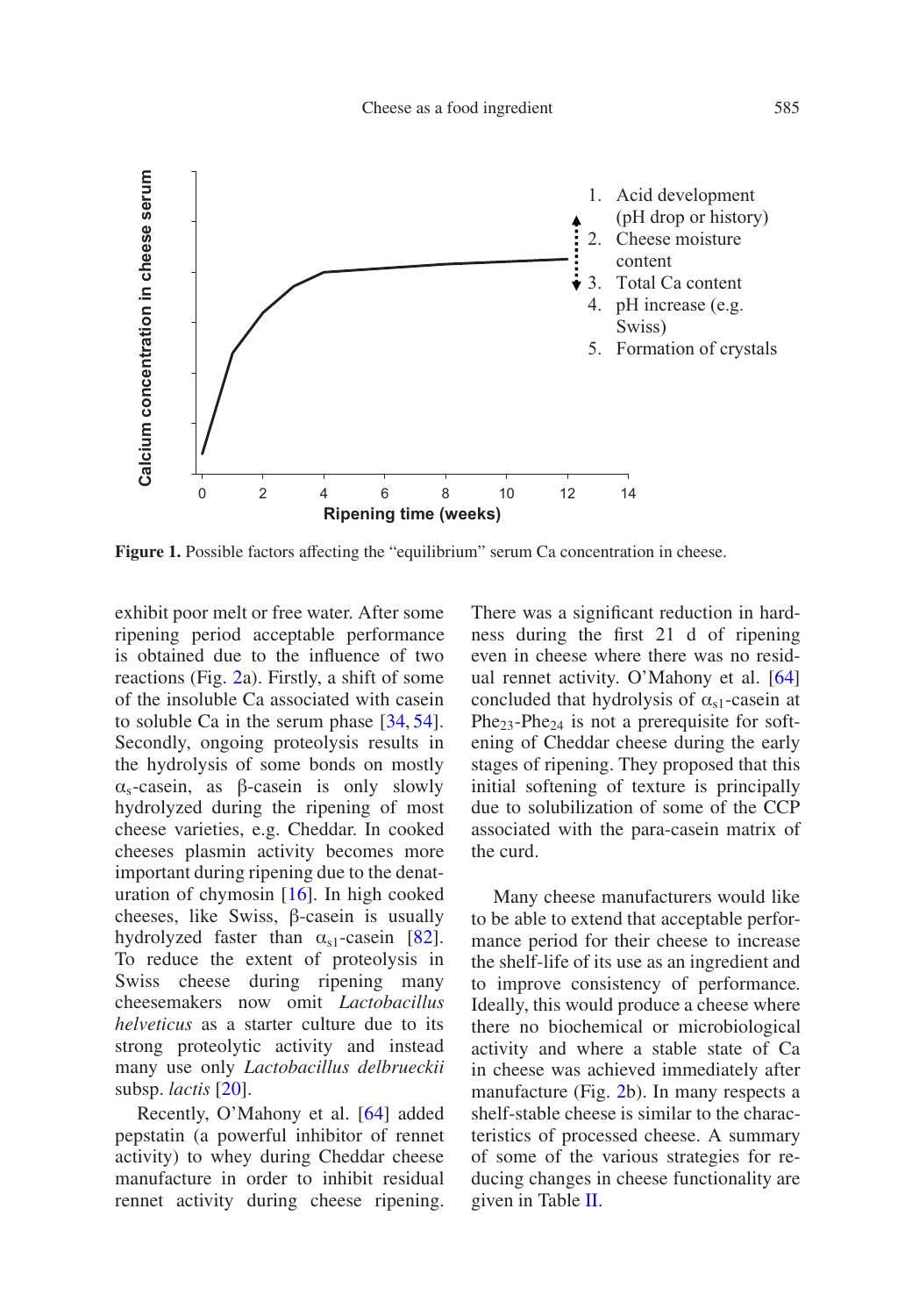<span id="page-13-0"></span>

**Figure 2.** Comparison of ripening changes in a Mozzarella cheese (a) and a shelf stable cheese (b). During cheese ripening there is a reduction in insoluble Ca content as a % of total Ca (Ca shift) as well as ongoing proteolysis (schematic example only). For a cheese like Mozzarella (a) these changes results in three zones of functional performance: (I) young cheese is tough and has poor melt, (II) acceptable performance window (good melt, stretch and shred), and (III) unacceptable performance window (cheese becomes too soft, soupy and sticky) (modified from [\[39](#page-19-6)]).

# **4.1. Use of dry dairy ingredients instead of milk**

There are many reasons why cheese manufacturers sometimes use added dairy proteins in cheesemaking: (i) standardize the protein and/or fat content of cheesemilk where skim milk powder, condensed milk/buttermilk, retentates from membrane filtration, or milk protein concentrates may be added (depending on regulations in each country as to what is permitted to be used in a particular cheese variety); (ii) reconstitution of milk for cheesemaking where cheese can be made on-demand (directly from powders when required) [\[61\]](#page-20-18), powders can be used for cheesemaking in countries where there is little fluid milk and powders can be used to extend existing milk supplies (i.e. make more cheese than what is possible with only local milk); (iii) improve efficiency/increase yield/reduce costs, e.g. use of high concentration factor UF to retain more whey proteins, as a substitute for young cheese (e.g. cheese base) in process cheese, and substitute cheese solids with dairy proteins/powders (e.g. process cheese) [\[62](#page-20-19)]; (iv) eliminate the need for a whey separation step  $[29, 48, 77]$  $[29, 48, 77]$  $[29, 48, 77]$  $[29, 48, 77]$  $[29, 48, 77]$ ; (v) alter functionality: this includes control of melt, increased smoothness of soft cheese, and reduce the amount of ES required for process cheese. Dairy proteins, such as, milk protein concentrates, are also being modified during their manufacture to improve their characteristics in cheese, e.g. modification of their calcium and denatured whey protein contents [\[8](#page-18-9)].

# **4.2. Process approaches to reduce "ripening" changes**

In Mozzarella, the high curd temperature in the cooker stretcher reduces bacterial numbers and lowers residual enzyme activity during ripening; these process conditions help this high moisture product have good melting functionality over a typical one month refrigerated storage shelf life. Plasmin may remain active as it is more heat-stable that chymosin. Most cheeses will require refrigerated storage prior to use and some will be held frozen. Various strategies for reduce ripening changes in cheese functionality were listed in Table [II.](#page-14-0) Manufacturers can slow down ripening changes, which facilitate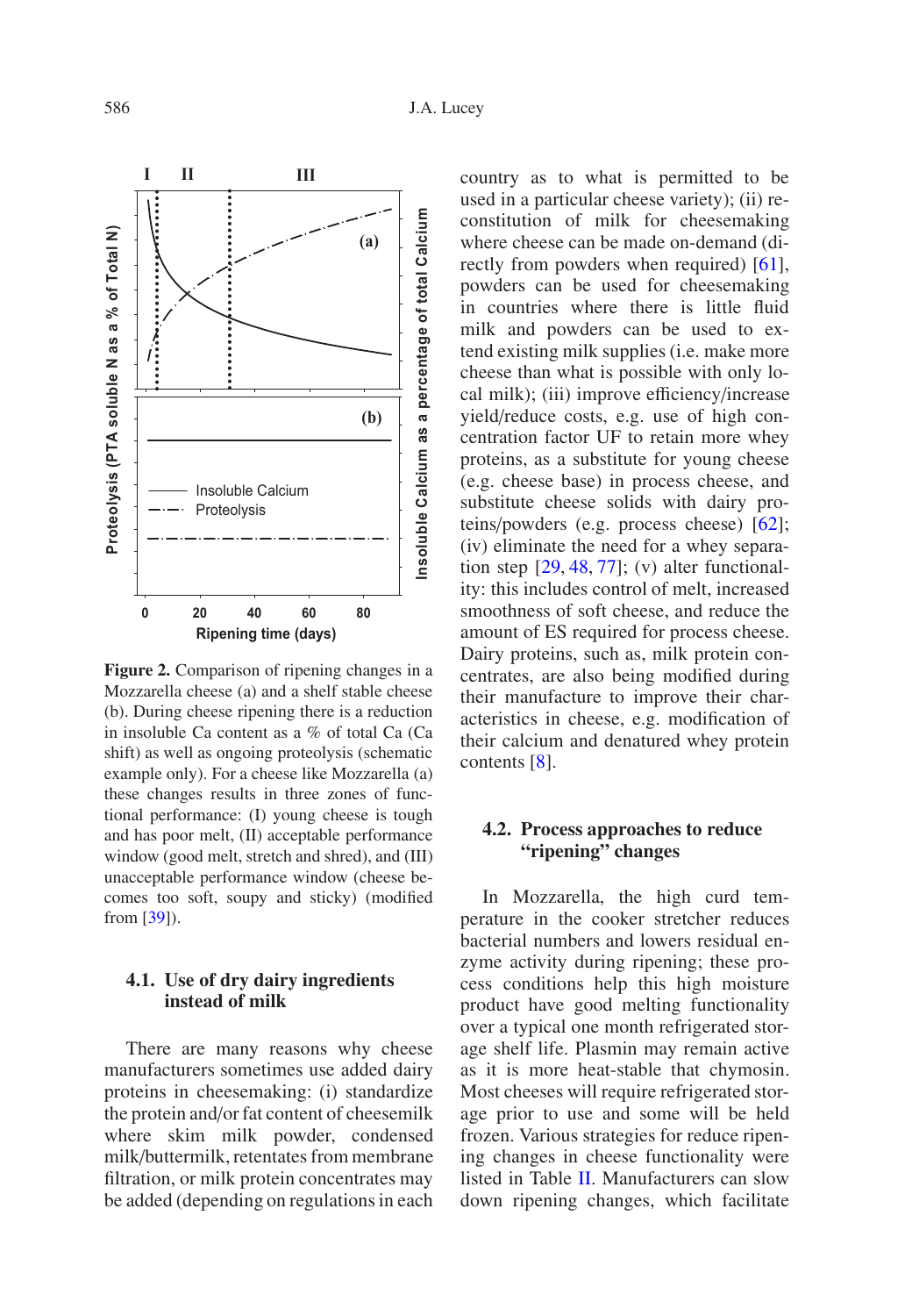|                       | <b>Chemical/Biological</b><br>changes targeted                                                 | <b>Methods/Treatments</b>                                                                                                                                                                                                 |
|-----------------------|------------------------------------------------------------------------------------------------|---------------------------------------------------------------------------------------------------------------------------------------------------------------------------------------------------------------------------|
|                       | Bacterial/enzyme activity                                                                      | Heat, $CO2$ addition, microfiltration (MF), non-<br>thermal processes                                                                                                                                                     |
| <b>Milk</b>           | Seasonal or milk supply variations<br>Ratio of proteins/minerals                               | Reconstitution of cheese milk from dairy pow-<br>ders or the use of retentates (pre-cheese)                                                                                                                               |
|                       | Ratio of total and insoluble Ca to<br>protein                                                  | Preacidification, direct acidification, addition<br>of Ca sequestrant, altered rate of acidification                                                                                                                      |
|                       | Ratios of individual caseins                                                                   | Use of cold MF of cheesemilk to remove some<br>beta-casein                                                                                                                                                                |
|                       | Additional protein crosslinking                                                                | Use of transglutaminase, attachment of dena-<br>tured whey proteins to caseins                                                                                                                                            |
| Curd                  | Ratio of total and insoluble Ca to<br>casein                                                   | Preacidification, direct acidification, addition<br>of Ca sequestrant, altered rate of acidification                                                                                                                      |
|                       | Residual rennet, other enzymes<br>and starter culture activities                               | Cooking treatment (time and temperature of<br>curd in the cheese vat or in the mixer/molder)<br>to denature rennet and other enzymes and re-<br>duce bacterial numbers,<br>High salt to inhibit bacterial growth/activity |
| <b>Cheese</b>         | State of Ca in cheese (e.g. prevent-<br>ing solubilization of insoluble Ca<br>during ripening) | Addition of Ca sequestrant during cheese man-<br>ufacture.<br>Prevent pH changes post-manufacture by<br>washing/diafiltration or using salt sensitive<br>cultures<br>High pressure processing                             |
|                       | Residual rennet, other enzymes<br>and starter culture activities                               | Use of very low storage temperatures, frozen<br>or individually quick frozen (IQF) cheese<br>High pressure processing                                                                                                     |
| <b>Process cheese</b> | State of Ca in cheese<br>Residual rennet, other enzymes<br>and starter culture activities      | Addition of Ca sequestrant<br>Heating/pasteurization treatment                                                                                                                                                            |

<span id="page-14-0"></span>**Table II.** Summary of some strategies that have been used to reduce the extent of changes in cheese functionality during storage (extend the performance window).

shipment of their cheese over long distances, e.g. overseas. Slowing ripening changes in natural cheese could be helpful to the manufacturers of processed cheese as they require young cheese with a high level of intact casein in their formulations (e.g. slices), and during ripening the intact casein content of natural cheese declines [\[40\]](#page-19-22).

High pressure processing (HPP) (> 400 MPa) of cheese curd has been applied to reduce proteolysis during ripening [\[10](#page-18-10)]. HPP has been used to improve the meltability of young Mozzarella cheese [\[40](#page-19-22)]. It is known that high pressure processing solubilises some of the insoluble Ca in milk but most of this change is restored during subsequent storage (after pressure release) of HPP-treated milk [\[21](#page-19-23), [36\]](#page-19-24). It is not clear what the impact of HPP is on the insoluble Ca fraction in cheese. The impact of HPP on cheese properties has been reviewed [\[51\]](#page-20-21). Moderate (345 MPa) to HPP of 1-d old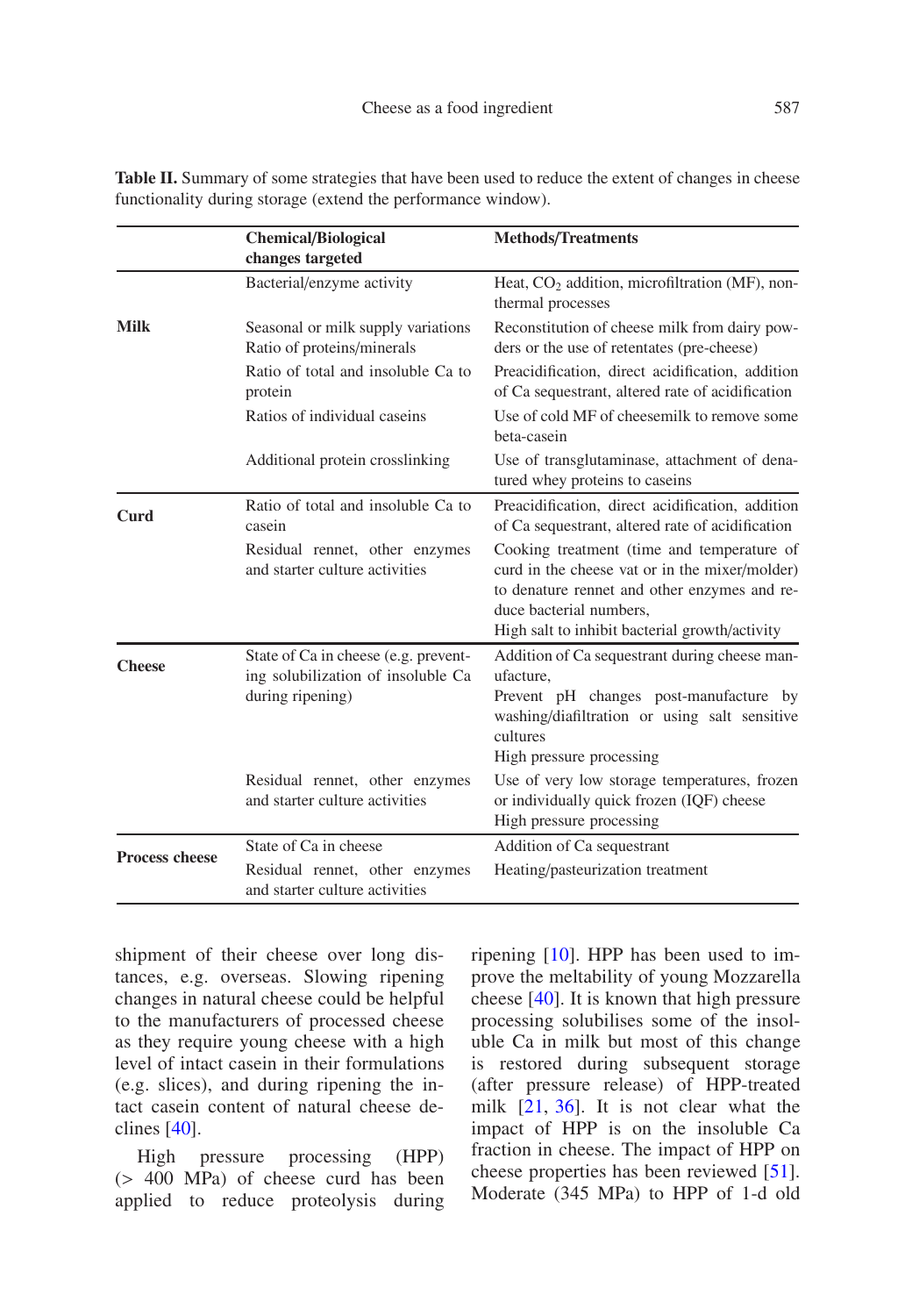Cheddar cheese curd has been reported to improve the shredding properties, which could allow earlier shredding of this milled curd cheese [\[76\]](#page-21-17).

# **4.3. Blurring the lines between natural and process cheese**

There have been a number of reports where ES have been added to "natural" cheese in order to modify cheese functionality [\[4](#page-18-11)[–6](#page-18-12),[56,](#page-20-22)[60](#page-20-23)[,68](#page-21-18)]. Emulsifying salts are not listed as optional ingredients in most current standards of identity for various cheese varieties (including Mozzarella), so other terms like pasta-filata type cheese or pizza cheese are used to describe these cheeses. The ES are sometimes added into the starter culture media, or with the (dry) salt or in a cooker for cheeses like Mozzarella. The growth in waterless or dry cookers for Mozzarella cheese [\[13](#page-18-13)], which are more like process cheese operations, has made it easier to incorporate these ingredients without concerns for losses into the cooker water. In recombined cheeses or analogue cheeses, ES are often added to help hydrate milk ingredients and improve their ability to emulsify the added fat. The use of ES offers the potential for greater consistency of cheese performance by controlling the state of Ca in cheese and avoiding the ongoing solubilisation of insoluble Ca that occurs during the ripening of natural cheese. Traditional processed cheeses do not perform as well as Mozzarella cheese for pizza type applications since the milkfat is completely emulsified in process cheese and the release of fat during baking is considered to reduce scorching. Processed cheeses are usually not stringy. So a "partially processed" but still "natural" cheese has some advantages, especially for the use of these cheeses as ingredients in various foods where standards of identity are often less important than for retail cheese. A greater range of cheese types (e.g. Feta, Blue, Cream cheese) are now also being subjected to processing in addition to the commonly used ingredient cheese, like Cheddar and Emmental. During processing flavors or condiments can be added and processing also facilitates a modification in the original cheese texture.

# **5. CREAM CHEESE AS AN INGREDIENT IN FOODS**

Cream cheese includes several closelyrelated products including single Cream cheese, double Cream cheese, Neufchâtel (spelled Neufchatel in the US) and Bakers' cheese [\[26](#page-19-25)]. Cheeses that are closely related to Cream cheese are produced in other countries. In the US standards of identity, Cream cheese must contain a minimum of 33% fat and a maximum of 55% moisture. Cream cheese is made from milk containing 8–14% fat (commercially milk with higher total solids is often used by reduce the volume of acid whey produced at the separation step). Milk is standardized and homogenized (e.g., 12–17 MPa at  $50^{\circ}$ C) and cooled to temperatures between 31–22 ◦C for incubation. Whey is separated from hot curd and the curd is salted, stabilizers are usually added to reduce whey separation during storage and the product is packaged.

Cream cheese is another example of an ingredient cheese as it is mainly used as an ingredient in spreads, spread on bagels and as an ingredient in (baked) cheesecakes. During heating, cream cheese exhibits markedly different rheological behaviour compared to natural cheeses (Fig. [3\)](#page-16-0). In most natural, rennet-coagulated cheeses (e.g. Colby) the storage modulus (stiffness) decreases with increasing temperature during heating from 5 to  $\sim$  70 °C. In contrast, cream cheese exhibits a decrease between 5 and ∼ 40 ◦C and thereafter only a slight decrease in the storage modulus is observed. The loss tangent (ratio of viscous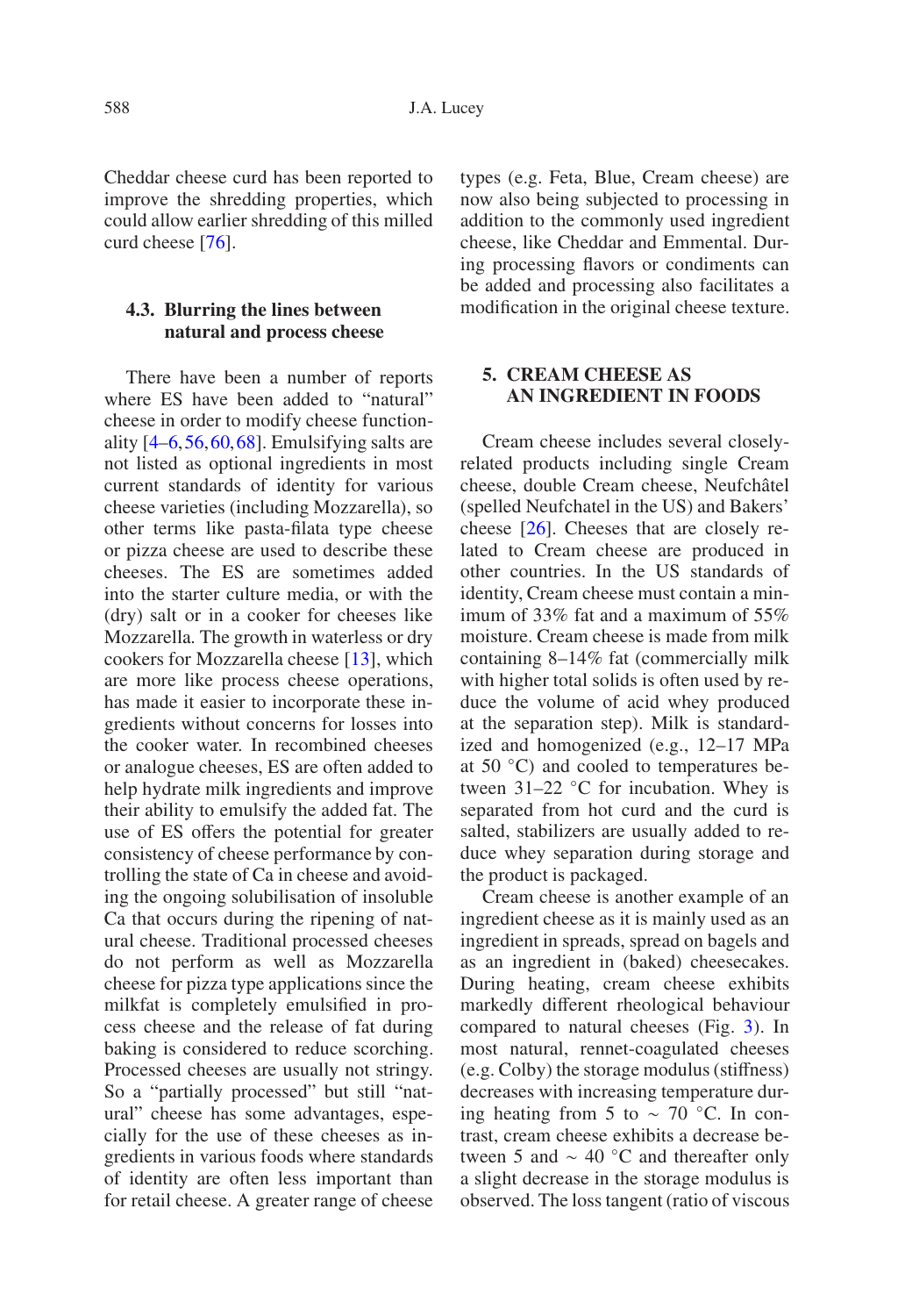<span id="page-16-0"></span>

**Figure 3.** Rheological properties of Colby ( $\nabla$ ,  $\nabla$ ) and cream cheese ( $\bullet$ ,  $\circ$ ) during heating from 5 to 80 ◦C. Open and full symbols represent storage modulus and loss tangent, respectively. Colby cheese was aged for one month. Test conditions were a maximum strain of 0.2% and a constant frequency of 0.1 Hz.

to elastic modulus) profile during heating is also very different in cream cheese with only a minor peak observed between 20–30 ◦C compared to the large loss tangent peak observed between 60–70 ◦C in rennet-coagulated cheeses (Fig. [3\)](#page-16-0). It should be mentioned that cream cheese is a low protein (e.g. 8%), high moisture (55%) product. It is likely that in a low pH, acidcoagulated product, like cream cheese, there is a lot of electrostatic attraction between oppositely charged proteins as well as hydrophobic interactions. These attractive forces are sufficient to hinder softening and melt at high temperatures [\[53\]](#page-20-0). Cream cheese is often used as a major ingredient in baked cheesecakes where softening during heating is important but melt is undesirable. We have observed that there is significant correlation  $(R^2 = 0.7)$  between the texture properties of different commercial samples of cream cheese and the firmness of cheesecake made with these cream cheeses (Fig. [4\)](#page-17-0) (unpublished data from Brighenti, Govindasamy-Lucey, Lim, Nelson, and Lucey). This again highlights the importance of controlling cheese functionality as the cheese can directly influence the properties of foods where it is an ingredient. Figure 4 indicates that firmer, less spreadable cream cheese produces cheesecakes that are firmer.

#### **6. CONCLUDING REMARKS**

Cheese continues to be a popular ingredient in a wide range of foods and dishes. The ability of cheesemakers to be able to produce cheese that has the very specific performance characteristics required in these foods is critical for the continued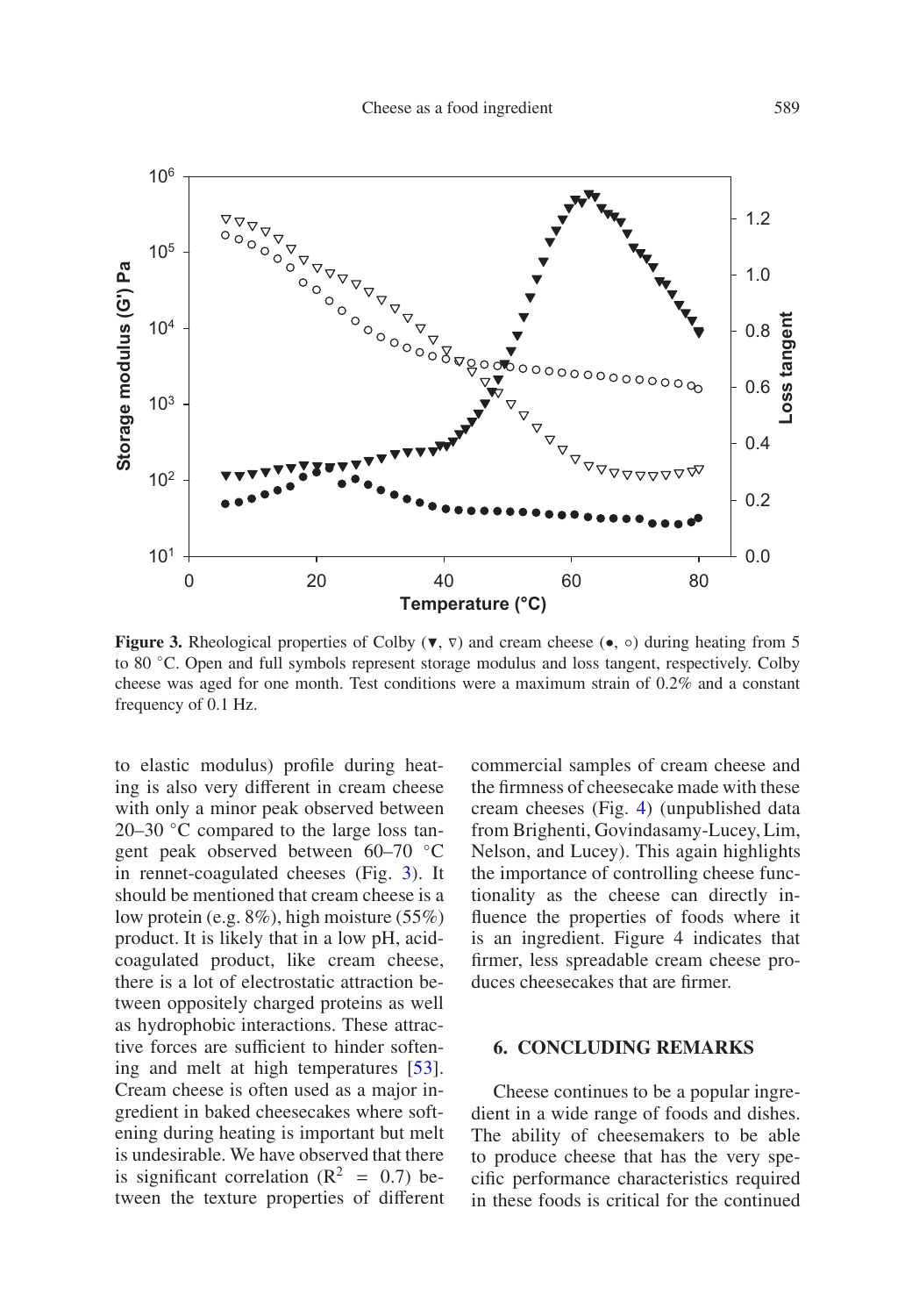<span id="page-17-0"></span>

**Figure 4.** Comparison of the firmness of cheesecakes (as determined by a penetration test) (units are in grams force) with the difficulty to spread of cream cheese (as determined by quantitative sensory analysis, anchored scale from  $1-15$ ) used as an ingredient in the cheesecakes. The cream cheeses were commercial samples with a range of fat contents (unpublished data from Brighenti, Govindasamy-Lucey, Lim, Nelson, and Lucey).

growth in the use of cheese by the food industry. Once a cheesemaking method has been devised to produce a cheese with the required performance characteristics, many cheesemakers would like to be able to extend the ripening period where the cheese exhibits these desirable properties. This has resulted in a blurring of divisions between natural and processed cheese, the use of recombined dairy ingredients to manufacture cheese on-demand and techniques to restrict ripening changes. This new paradigm is changing the cheese industry but the key to this type of approach is a molecular based understanding of what controls cheese texture and functionality. One such model has recently been de-scribed [\[53\]](#page-20-0) and is currently being applied to help explain cheese properties [\[39](#page-19-6), [81\]](#page-21-19) and ultimately this approach should help to predict new or improved functional performances for cheese. Approaches from

polymer science are also being tested for their applicability to model and explain the rheological behaviour of cheese [\[81\]](#page-21-19). When a cheese is being made specifically for processing it is unclear why it would be required (e.g., by regulations) to have all the attributes of a table cheese, e.g. in a Swiss cheese for processing why would the size and distribution of eyes be an important quality attribute?

Many challenges remain including a more rigorous understanding of the molecular interactions that determine cheese functional attributes. The development of low or nonfat cheese with functional performance (including flavor) approaching the full fat version is another challenge for cheese researchers that is hindered by our lack of a detailed understanding of how to control the molecular interactions between the caseins in cheese as well the biochemistry or flavor development.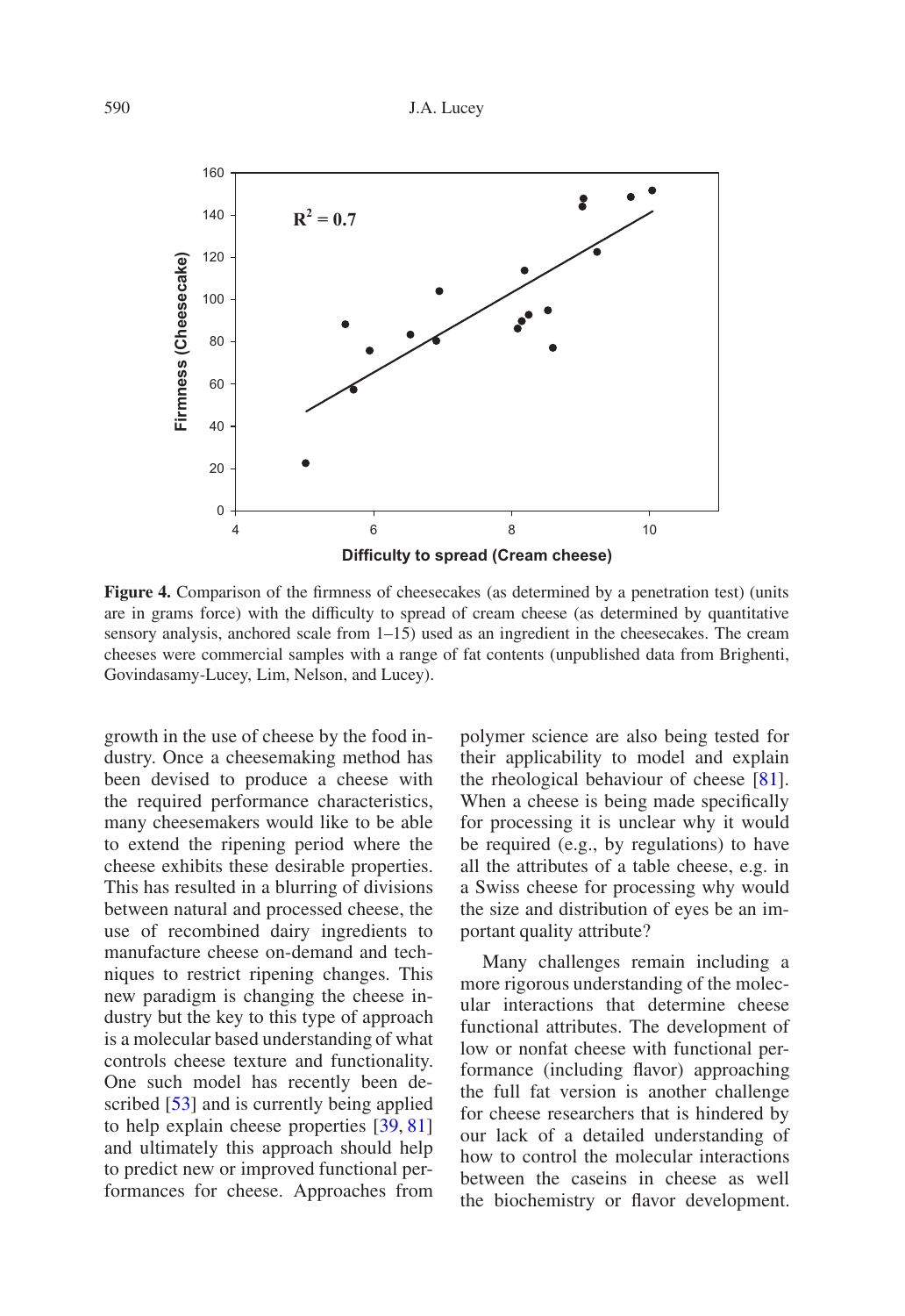Most detailed studies of cheese functionality have been performed on a few varieties (e.g. Cheddar, Mozzarella and Emmental) while a growing range of cheese varieties are being used industrially as food ingredients. In the future a greater understanding and characterization of the functional properties of these other cheese varieties is needed. That future work will reveal if the assertions discussed in this article, which were primarily derived from the study of cheeses like Cheddar and Mozzarella, are valid for other cheese types. Developing a consistent and authentic flavor in ingredient cheeses (e.g. Cheddar) within a short aging period also remains a challenge. Enzyme-modified cheeses, exogenous enzymes, heat-shocked or attenuated cultures, or adjunct bacteria are used to assist with flavor generation in some types of ingredient cheeses (e.g. processed cheese or cheese powders). There is also a growing trend of adding other non-dairy ingredients (e.g. hydrocolloids, nutraceutricals) to cheeses and the impact of these materials on cheese texture, functionality and flavor is not well understood.

**Acknowledgements:** The author wants to acknowledge the contribution of K. Nelson (Wisconsin Center for Dairy Research) for valuable help with Table [I](#page-2-0) (uses of cheese in various foods). The author also appreciates the many discussions and collaborations on this topic with M.E. Johnson and D.S. Horne. The author also wants to acknowledge the support for this work by the Wisconsin Milk Marketing Board and Dairy Management Inc.

#### **REFERENCES**

- <span id="page-18-8"></span>[1] Adamberg K., Antonsson M., Vogensen F.K., Nielsen E.W., Kask S., Møller P.L., Ardö Y., Fermentation of carbohydrates from cheese sources by non-starter lactic acid bacteria isolated from semi-hard Danish cheese, Int. Dairy J. 15 (2005) 873–882.
- <span id="page-18-0"></span>[2] Auty M.A., Guinee T.P., Mullins C., Mulvihill D.M., Dynamic confocal scanning laser microscopy methods for studying

milk protein gelation and cheese melting, Scanning 21 (1999) 299–304.

- <span id="page-18-2"></span>[3] Awad S., Hassan A.N., Halaweish F., Application of exopolysaccharide-producing cultures in reduced-fat Cheddar cheese: Composition and proteolysis, J. Dairy Sci. 88 (2005) 4195–4203.
- <span id="page-18-11"></span>[4] Barz R.L., Cremer C.P., Process of making acceptable Mozzarella cheese without aging, US Pat. No. 5 200 216, Leprino Foods Company, assignee, 1993.
- [5] Barz R.L., Cremer C.P., Process of making Mozzarella cheese, US Pat. No. 5 567 464, Leprino Foods Company, assignee, 1996.
- <span id="page-18-12"></span>[6] Barz R.L., Cremer C.P., Durkin A.V., Process of making a soft or semi-soft fibrous cheese, US Pat. No. 5 902 625, Leprino Foods Company, assignee, 1999.
- <span id="page-18-6"></span>[7] Bednarski W., Hammond E.G., Selection of *Lactobacillus* mutants for their α-dicarbonyl production, J. Dairy Sci. 73 (1990) 1450– 1453.
- <span id="page-18-9"></span>[8] Bhaskar G.V., Havea P., Elson P., Dairy protein process and applications thereof, PCT Pat. No. WO 2004 057971, 2004.
- <span id="page-18-1"></span>[9] Briad V., Leconte N., Michel F., Michalski M.C., The fatty acid composition of small and large naturally occurring milk fat globules, Eur. J. Lipid Technol. 105 (2003) 677– 682.
- <span id="page-18-10"></span>[10] Carroll T., Honore C., Crow V., White N., Chen P., Johnston K., Dairy product and process, PCT Pat. No. WO 2004 045295, 2004.
- <span id="page-18-5"></span>[11] Childs J.L., Daubert C.R., Stefanski L., Foegeding E.A., Factors regulating cheese shreddability, J. Dairy Sci. 90 (2007) 2163– 2174.
- <span id="page-18-3"></span>[12] Dabour N., Kheadr E.E., Fliss I., LaPointe G., Impact of ropy and capsular exopolysaccharide-producing strains of *Lactococcus lactis* subsp. *cremoris* on reduced-fat Cheddar cheese production and whey composition, Int. Dairy J. 15 (2005) 459–471.
- <span id="page-18-13"></span>[13] Dahlstrom D.G., Wiegand J., Aimutis W.R., Pasta filata cheese, US Pat. No. 6 319 526, 2001.
- <span id="page-18-7"></span>[14] Everett D.W., Rowney M.K., Hickey M.W., Roupas P., Salt-induced structural changes in Mozzarella cheese and the impact upon free oil formation in ripening cheese, Lait 84 (2004) 539–549.
- <span id="page-18-4"></span>[15] Farnworth E.R., Champagne C.P., van Calsteren M.R., Exopolysaccharides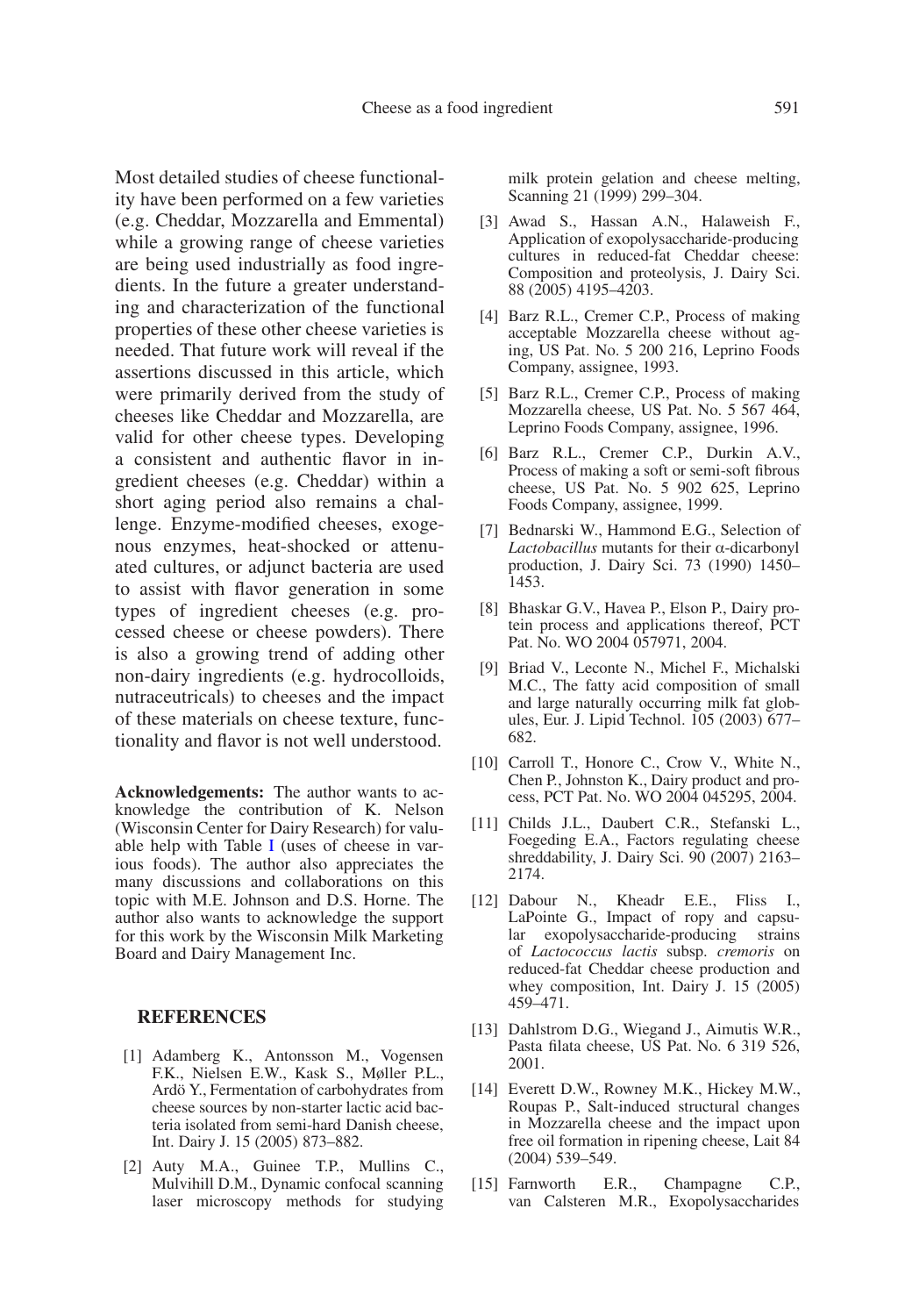from lactic acid bacteria: food uses, production, chemical structures and health benefits, in: Wildman R.E.C. (Ed.), Handbook of Nutraceuticals and Functional Foods, 2nd edn., CRC Press, Boca Raton, 2006, pp. 353–371.

- <span id="page-19-19"></span>[16] Faryke N.Y., Fox P.F., Observations on plasmin activity in cheese, J. Dairy Res. 57 (1990) 413–418.
- <span id="page-19-7"></span>[17] Fife R.L., McMahon D.J., Oberg C.J., Functionality of low fat Mozzarella cheese, J. Dairy Sci. 79 (1996) 1903–1910.
- <span id="page-19-1"></span>[18] Foegeding E.A., Brown J., Drake M.A., Daubert C.R., Sensory and mechanical aspects of cheese texture, Int. Dairy J. 13 (2003) 585–591.
- <span id="page-19-2"></span>[19] Foegeding E.A., Drake M.A., Sensory and mechanical properties of cheese texture, J. Dairy Sci. 90 (2007) 1611–1624.
- <span id="page-19-20"></span>[20] Fröhlich-Wyder M.T., Bachmann H.P., Cheeses with propionic acid fermentation, in: Fox P.F., McSweeney P.L.H., Cogan T.M., Guinee T.P. (Eds.), Cheese: Chemistry, Physics and Microbiology, Vol. 2, 3rd edn., Academic Press, London, UK, 2004, pp. 141–156.
- <span id="page-19-23"></span>[21] Gaucheron F., Famelart M.H., Mariette F., Raulot K., Michel F., Le Graet Y., Combined effects of temperature and high-pressure treatments on physicochemical characteristics of skim milk, Food Chem. 59 (1997) 439–447.
- <span id="page-19-10"></span>[22] Govindasamy-Lucey S., Lin T., Jaeggi J.J., Johnson M.E., Lucey J.A., Influence of condensed sweet cream buttermilk on the manufacture, yield, and functionality of pizza cheese, J. Dairy Sci. 89 (2006) 454–467.
- <span id="page-19-4"></span>[23] Guinee T.P., The functionality of cheese as an ingredient: a review, Aust. J. Dairy Technol. 57 (2002) 79–91.
- <span id="page-19-9"></span>[24] Guinee T.P., Auty M.A.E., Mullins C., Observations on the microstructure and heatinduced changes in the viscoelasticity of commercial cheeses, Aust. J. Dairy Technol. 54 (1999) 84–89.
- <span id="page-19-5"></span>[25] Guinee T.P., Kilcawley K.N., Cheese as an ingredient, in: Fox P.F., McSweeney P.L.H., Cogan T.M., Guinee T.P. (Eds.), Cheese: Chemistry, Physics and Microbiology, Vol. 2, 3rd edn., Academic Press, London, UK, 2004, pp. 394–428.
- <span id="page-19-25"></span>[26] Guinee T.P., Pudja P.D., Farkye N.Y., Fresh acid-curd cheese varieties, in: Fox P.F. (Ed.), Cheese: Chemistry, Physics and Microbiology, Vol. 1, 2nd edn., Chapman & Hall, London, UK, 1993, pp. 363–419.
- <span id="page-19-3"></span>[27] Gunasekaran S., Ak M.M., Cheese rheology and texture, CRC Press, New York, 2003.
- <span id="page-19-18"></span>[28] Guo M.R., Kindstedt P.S., Age related changes in the water phase of Mozzarella cheese, J. Dairy Sci. 78 (1995) 2099–2107.
- <span id="page-19-21"></span>[29] Han X.-Q., Process for making cream cheese without whey separation, US Pat. No. 6 406 736, 2002.
- <span id="page-19-15"></span>[30] Han X.-O., Damodaran S., Thermodynamic compatability of substrate proteins affects their cross-linking by transglutaminase, J. Agric. Food Chem. 44 (1996) 1211–1217.
- <span id="page-19-16"></span>[31] Han X.-O., Pfeifer J.K., Lincourt R.H., Process for making a wheyless cream cheese using transglutaminase, US Patent No. 6 416 797, 2002.
- <span id="page-19-12"></span>[32] Hassan A.N., Possibilities and challenges of exopolysaccharide-producing lactic cultures in dairy foods, J. Dairy Sci. 91 (2008) 1282– 1298.
- <span id="page-19-13"></span>[33] Hassan A.N., Awad S., Application of exonolysaccharide-producing cultures in exopolysaccharide-producing cultures reduced-fat Cheddar cheese: Cryo-scanning electron microscopy observations, J. Dairy Sci. 88 (2005) 4214–4220.
- <span id="page-19-17"></span>[34] Hassan A., Johnson M.E., Lucey J.A., Changes in the proportions of soluble and insoluble calcium during ripening of Cheddar cheese, J. Dairy Sci. 87 (2004) 854– 862.
- <span id="page-19-0"></span>[35] Horne D.S., Casein interactions: Casting light on the black boxes, the structure in dairy products, Int. Dairy J. 8 (1998) 171– 177.
- <span id="page-19-24"></span>[36] Huppertz T., Fox P.F., Kelly A.L., High pressure-induced changes in ovine milk. 1. Effects on the mineral balance and pH, Milchwissenschaft 61 (2006) 285–288.
- <span id="page-19-11"></span>[37] Jana A.H., Upadhyay K.G., Homogenisation of milk for cheesemaking – a review, Aust. J. Dairy Technol. 47 (1992) 72–79.
- <span id="page-19-14"></span>[38] Jaros D., Partschefeld C., Henle T., Rohm H., Transglutaminase in dairy products: chemistry, physics, applications, J. Text. Stud. 37 (2006) 113–155.
- <span id="page-19-6"></span>[39] Johnson M.E., Lucey J.A., Calcium: A key factor in controlling cheese functionality, Aust. J. Dairy Technol. 61 (2006) 147–153.
- <span id="page-19-22"></span>[40] Johnston D.E., Darcy P.C., The effects of high pressure treatment on immature Mozzarella cheese, Milchwissenschaft 55 (2000) 617–620.
- <span id="page-19-8"></span>[41] Keller B., Olson N.F., Richardson T., Mineral retention and rheological properties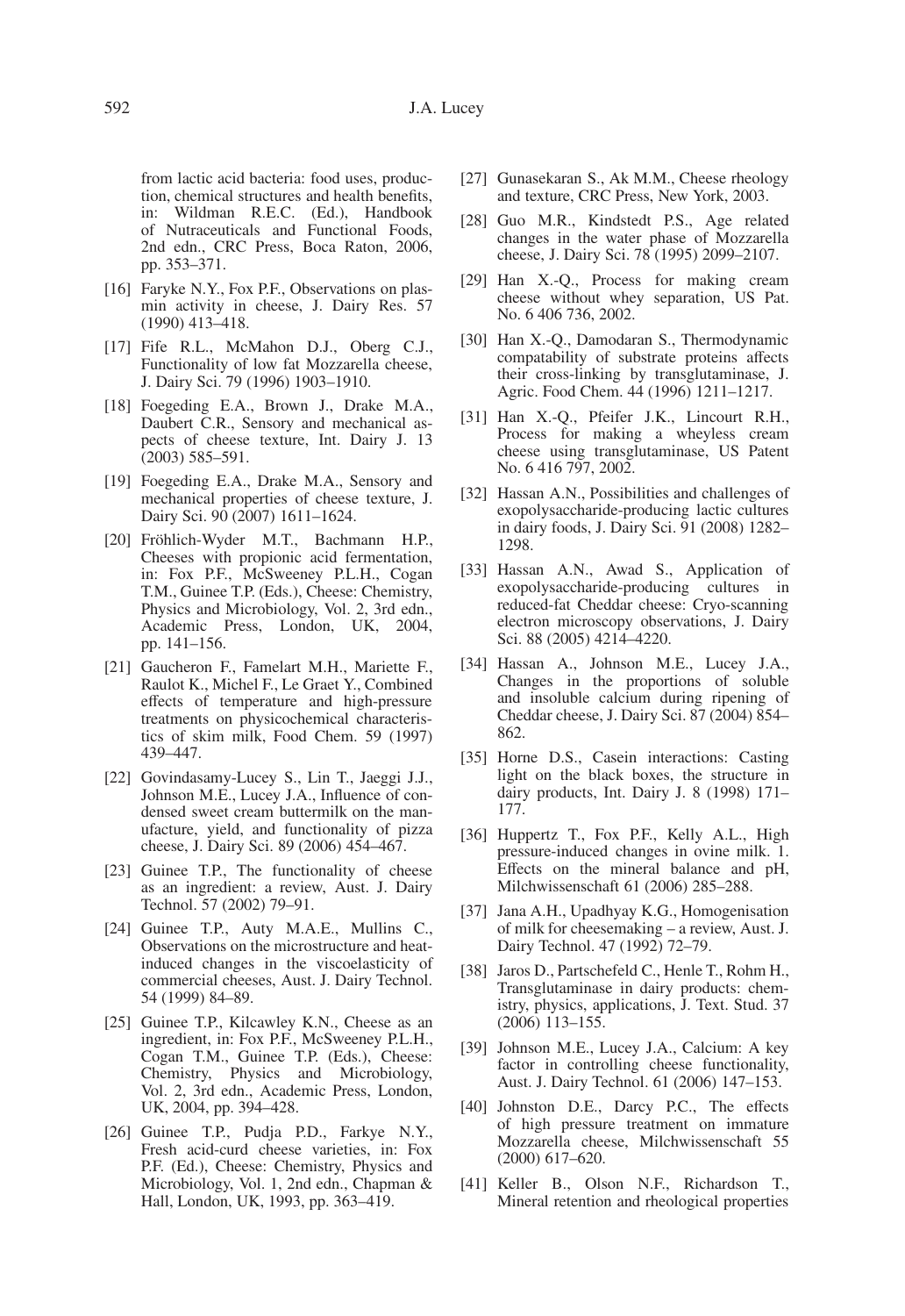of Mozzarella cheese made by direct acidification, J. Dairy Sci. 57 (1974) 174–180.

- <span id="page-20-1"></span>[42] Kindstedt P.S., Functional properties of Mozzarella cheese on pizza: A review, Cult. Dairy Prod. J. 26 (1991) 27–31.
- <span id="page-20-9"></span>[43] Kindstedt P.S., Effect of manufacturing factors, composition, and proteolysis on the functional characteristics of Mozzarella cheese, Crit. Rev. Food Sci. Nutr. 33 (1993) 167–187.
- <span id="page-20-2"></span>[44] Kindstedt P.S., Caric M., Milanovic S., Pasta-filata McSweeney P.L.H., Cogan T.M., Guinee T.P. (Eds.), Cheese: Chemistry, Physics and Microbiology, Vol. 2, 3rd edn., Academic Press, London, UK, 2004, pp. 251–277.
- <span id="page-20-12"></span>[45] Lawrence R.C., Gilles J., Creamer L.K., The relationship between cheese texture and flavour, N. Z. J. Dairy Sci. Technol. 18 (1983) 175–190.
- <span id="page-20-14"></span>[46] Lee M.-R., Johnson M.E., Lucey J.A., Impact of modifications in acid development on the insoluble Ca content and rheological properties of Cheddar cheese, J. Dairy Sci. 88 (2005) 3798–3809.
- <span id="page-20-10"></span>[47] Lilbaek H.M., Broe M.L., Høier E., Fatum T.M., Ipsen R., Sørensen N.K., Improving the yield of Mozzarella cheese by phospholipase treatment of milk, J. Dairy Sci. 89 (2006) 4114–4125.
- <span id="page-20-20"></span>[48] Lincourt R.H., Clarkson A.C., Wheyless process for production of string cheese, WIPO Pat. No. WO/2006/031694, 2006.
- <span id="page-20-8"></span>[49] Lopez C., Focus on the supramolecular structure of milk fat in dairy products, Reprod. Nutr. Dev. 45 (2005) 497–511.
- <span id="page-20-7"></span>[50] Lopez C., Camier B., Gassi J.Y., Development of the milk fat microstructure during the manufacture and ripening of Emmental cheese observed by confocal laser scanning microscopy, Int. Dairy J. 17 (2007) 235–247.
- <span id="page-20-21"></span>[51] López-Fandiño R., High pressure-induced changes in milk proteins and possible applications in dairy technology, Int. Dairy J. 16 (2006) 1119–1131.
- <span id="page-20-3"></span>[52] Lucey J.A., Fox P.F., Importance of calcium and phosphate in cheese manufacture: A review, J. Dairy Sci. 76 (1993) 1714–1724.
- <span id="page-20-0"></span>[53] Lucey J.A., Johnson M.E., Horne D.S., Perspectives on the basis of the rheology and texture properties of cheese, J. Dairy Sci. 86 (2003) 2725–2743.
- <span id="page-20-16"></span>[54] Lucey J.A., Mishra R., Hassan A., Johnson M.E., Rheological and calcium equilibrium

changes during ripening of Cheddar cheese, Int. Dairy J. 15 (2005) 645–653.

- <span id="page-20-11"></span>[55] McMahon D.J., Oberg C.J., Role of calcium and sodium in functionality of Mozzarella cheese, in: Proceedings 35th Annual Marschall Italian & Specialty Cheese Seminar, Sept. 16–17, Madison, WI, USA, 1998, pp. 1–9.
- <span id="page-20-22"></span>[56] Merrill R.K., Anderson T.L., Process of making a homogeneous cheese, US Pat. No. 7 291 356, 2007.
- <span id="page-20-4"></span>[57] Metzger L.E., Mistry V.V., A new approach using homogenization of cream in the manufacture of reduced fat Cheddar cheese. 1. Manufacture, composition, and yield, J. Dairy Sci. 77 (1994) 3506–3515.
- <span id="page-20-5"></span>[58] Michalski M.C., Camier B., Briad V., Leconte N., Gassi J.Y., Goudédranche H., Michel F., Fauquant J., The size of native milk fat globules affects the physico-chemical and functional properties of Emmental cheese, Lait 84 (2004) 343– 358.
- <span id="page-20-6"></span>[59] Michalski M.C., Gassi J.Y., Famelart M.H., Leconte N., Camier B., Michel F., Briad V., The size of native milk fat globules affects physico-chemical and sensory properties of Camembert cheese, Lait 83 (2003) 131–143.
- <span id="page-20-23"></span>[60] Mizuno R., Lucey J., Effects of two types of emulsifying salts on the functionality of non-fat pasta filata cheese, J. Dairy Sci. 88 (2005) 3411–3425.
- <span id="page-20-18"></span>[61] Moran J.W., Dever H.A., Miller A.M., Silver R.S., Hyde M.A., Continuous on-demand manufacture of process cheese, US Pat. No. 6 183 804, 2001.
- <span id="page-20-19"></span>[62] Moran J.W., Trecker G.W., Monckton S.P., Continuous manufacture of process cheese, US Pat. No. 6 183 805, 2001.
- <span id="page-20-13"></span>[63] Morris H.A., Holt C., Brooker B.E., Banks J.M., Manson W., Inorganic constituents of cheese: analysis of juice from one-month old Cheddar cheese and the use of light and electron microscopy to characterize the crystalline phases, J. Dairy Res. 55 (1988) 255– 268.
- <span id="page-20-17"></span>[64] O'Mahony J.A., Lucey J.A., McSweeney P.L.H., Chymosin-mediated proteolysis, calcium solubilization, and texture development during the ripening of Cheddar cheese, J. Dairy Sci. 88 (2005) 3101–3114.
- <span id="page-20-15"></span>[65] O'Mahony J.A., McSweeney P.L.H., Lucey J.A., A model system for studying the effects of colloidal calcium phosphate concentration on the rheological properties of Cheddar cheese, J. Dairy Sci. 89 (2006) 892–904.